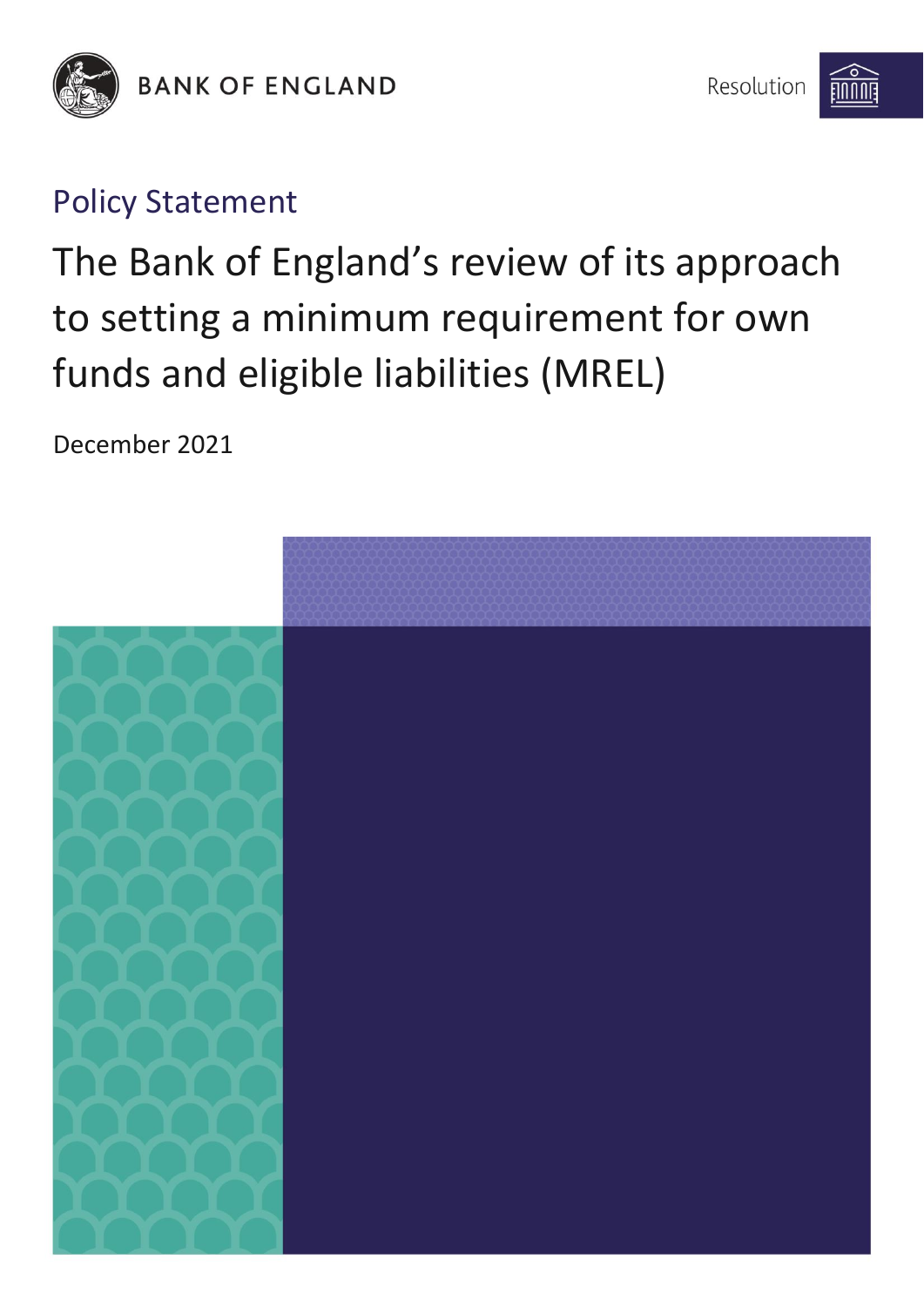

## Policy Statement

## The Bank of England's review of its approach to setting a minimum requirement for own funds and eligible liabilities (MREL)

December 2021

Following the Introduction, this document contains:

- An overview of the Bank's revised approach to setting a minimum requirement for own funds and eligible liabilities (MREL), including as regards resolution strategy thresholds, calibration of MREL, MREL eligibility and intragroup MREL distribution.
- Feedback on the Bank's July 2021 Consultation on 'The Bank of England's review of its approach to setting a minimum requirement for own funds and eligible liabilities (MREL)' and proposed changes to the text of the Bank's MREL Statement of Policy.

The Annex to this document contains the Bank of England's revised Statement of Policy for exercising its power to direct relevant persons to maintain a MREL under sections 3A(4) and (4B) of the Banking Act 2009.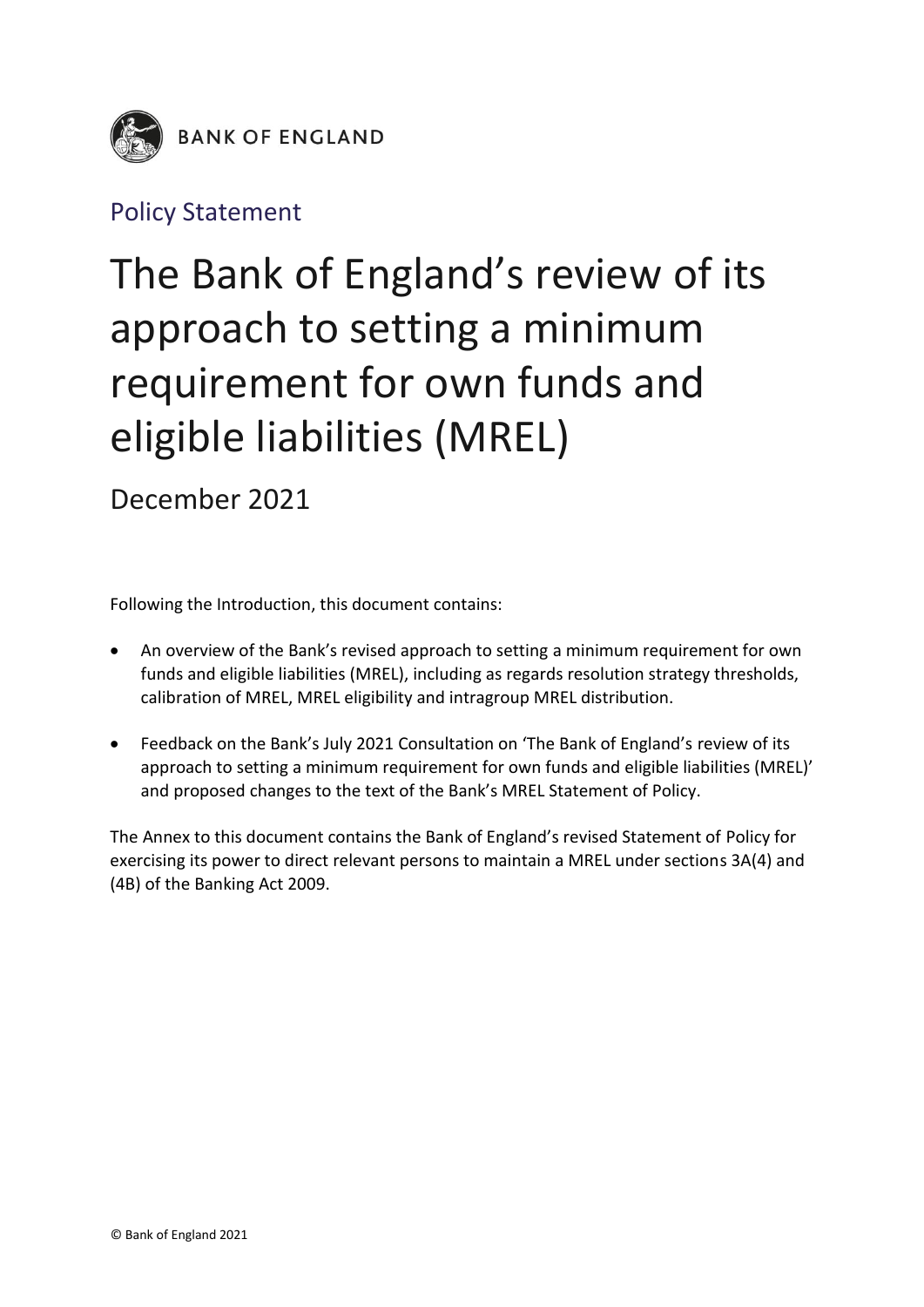## **Contents**

| <b>Introduction</b>                                                          | $\mathbf{1}$   |
|------------------------------------------------------------------------------|----------------|
| Background                                                                   | $\mathbf{1}$   |
| Structure of this document                                                   | $\overline{2}$ |
| The Bank's MREL review in the context of regulatory developments             | $\overline{2}$ |
| The Bank's overall framework for setting MREL                                | 6              |
| Proportionality and competition                                              | 8              |
| Context and summary of changes to policy: the Bank's approach to the         |                |
| resolution strategy thresholds, calibration of MREL, MREL eligibility and    |                |
| intragroup MREL distribution                                                 | 10             |
| Box 1: Summary of changes and final policy                                   | 10             |
| Changes to the transactional accounts threshold: mitigating the risks of     |                |
| disruption in insolvency                                                     | 11             |
| Changes to the total assets threshold: stepped glide-path approach for       |                |
| 'growing into MREL'                                                          | 13             |
| Flexible add-on                                                              | 14             |
| Case-by-case assessment                                                      | 16             |
| Calibration                                                                  | 16             |
| Would changing the FSCS funding model enable a change to MREL policy?        | 17             |
| Box 2: The Financial Services Compensation Scheme                            | 18             |
| Impact of proposals on existing mid-tier firms currently in scope of MREL in |                |
| excess of minimum capital requirements                                       | 19             |
| Changes to the Bank's approach to MREL eligibility                           | 20             |
| The Bank's approach to intragroup MREL distribution                          | 21             |
| Impact assessment                                                            | 21             |
| <b>Consultation with HM Treasury</b>                                         | 22             |
| <b>Feedback on the Bank's July 2021 consultation</b>                         | 23             |
| Background                                                                   | 23             |
| Feedback                                                                     | 23             |

**[Annex](#page-32-0) 30**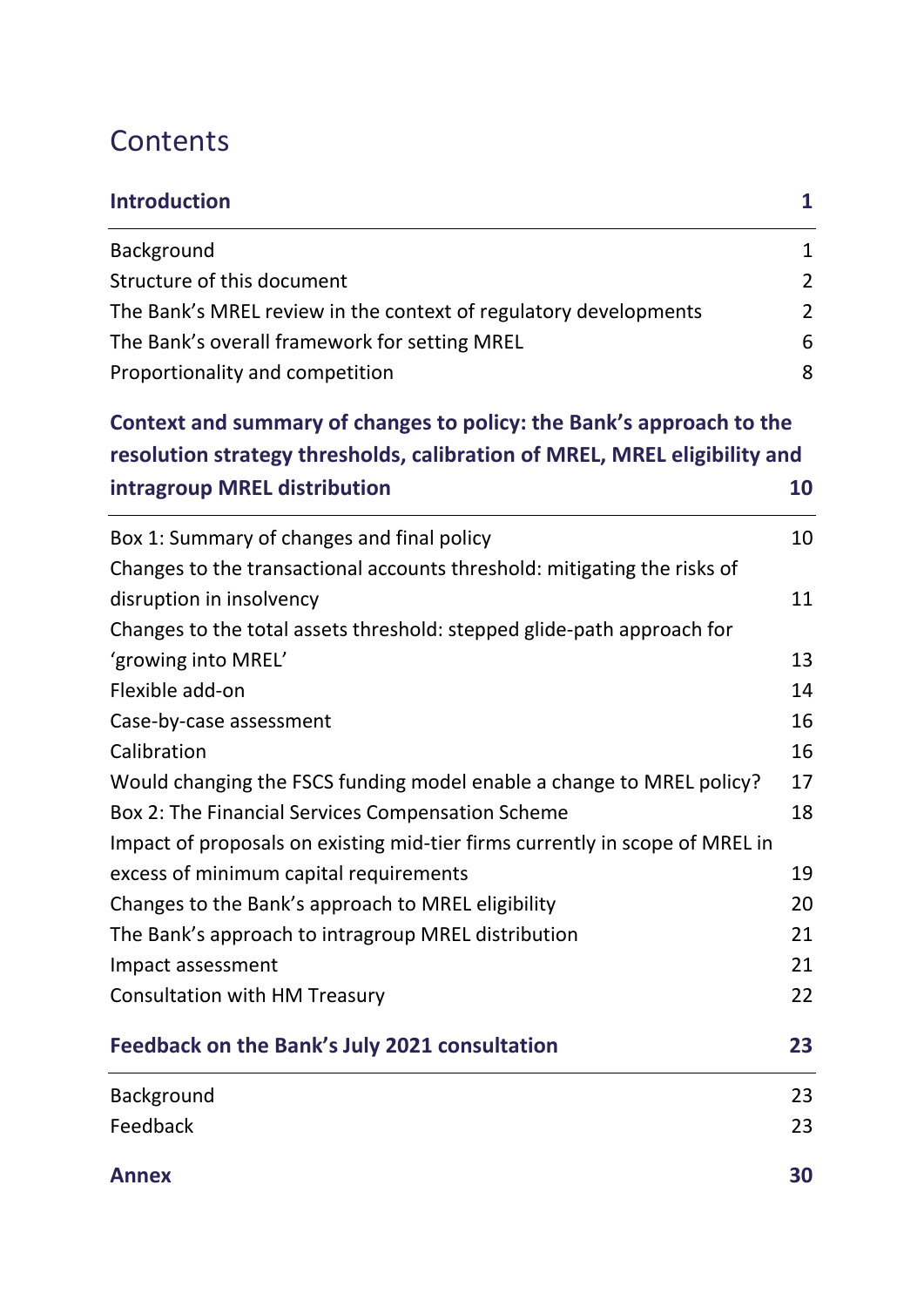## <span id="page-3-0"></span>Introduction

### <span id="page-3-1"></span>**Background**

The Bank of England (the Bank), as the UK resolution authority, is responsible for taking action to manage the failure of certain financial institutions<sup>1</sup> and/or their groups<sup>2</sup>  $$ including UK-headquartered banking groups and UK-incorporated banks and building societies (collectively, firms) – a process known as 'resolution'. Resolution allows the shareholders and unsecured creditors of a failed firm to be fully exposed to losses, while ensuring the critical functions of the firm can continue and helping to preserve financial stability. Resolution reduces risks to depositors, the financial system, and public funds that could arise due to the failure of a firm. By ensuring losses will fall on a failed firm's investors, rather than depositors or taxpayers, and ensuring the continuity of critical functions performed by firms on which their customers and clients depend, resolution can both reduce the risk of firm failures by supporting market discipline and limit the impact of failure when it does occur.

The minimum requirement for own funds and eligible liabilities (MREL) is a minimum requirement for firms to maintain equity and eligible debt that can be 'bailed in' or otherwise support a resolution should a firm fail. <sup>3</sup> MREL must be set in line with the provisions of the Banking Act 2009 (the Banking Act), the No. 2 Order and relevant binding technical standards, including the MREL UKTS.<sup>4</sup> The purpose of MREL is to help ensure that, should a firm fail, the resolution authority can use these financial resources to absorb losses and recapitalise the continuing business and support its restructuring. This reduces the likelihood that governments use public funds to rescue failing banks and in effect 'bail out'

- $1$  The relevant financial institutions are i) banks, building societies and certain investment firms that are authorised by the Prudential Regulation Authority (PRA) or Financial Conduct Authority (FCA); (ii) parent companies of such firms that are financial holding companies or mixed financial holding companies (holding companies); and (iii) PRA or FCA-authorised financial firms that are subsidiaries of such firms or such holding companies. From 1 January 2022, subject to Parliamentary approval of The Financial Services Act 2021 (Prudential Regulation of Credit Institutions and Investment Firms) (Consequential Amendments and Miscellaneous Provisions) Regulations 2021, investment firms which are regulated only by the FCA will be removed from the provisions related to the resolution regime set out in the Banking Act 2009 and therefore fall outside the scope of MREL.
- 2 In this document, references to 'group' or 'banking group' should, unless otherwise stated, be interpreted as any group comprising one or more entities referred to in (i) to (iii) in the preceding footnote, whether located and authorised in the United Kingdom or elsewhere.
- <sup>3</sup> The Bank Recovery and Resolution (No. 2) Order 2014 (the No. 2 Order) requires the Bank to use its power under section 3A of the Banking Act to set a minimum requirement for own funds and eligible liabilities for relevant institutions. The Bank's power of direction applies to: (i) banks, building societies and certain investment firms that are authorised by the PRA or FCA (institutions); (ii) parent companies of such institutions that are financial holding companies or mixed financial holding companies; and (iii) PRA or FCA-authorised financial institutions that are subsidiaries of such institutions or such parent companies. For the purposes of this paper, references to an 'institution' should in general be taken to also include the entities referred to in (ii) and (iii). The Bank is the United Kingdom's resolution authority, and the PRA or FCA is the competent authority.
- <sup>4</sup> The MREL UKTS means the MREL Technical Standards and refers to European Commission Delegated Regulation (EU) 2016/1450 as retained in UK law. Technical Standards have been updated by the Bank to reflect the UK's withdrawal from the EU pursuant to the Financial Regulators' Powers (Technical Standards etc.) (Amendment etc.) (EU Exit) Regulations 2018, see in particular the Technical Standards (Bank Recovery and Resolution) (Amendment etc.) (EU Exit) (No. 1) Instrument 2019.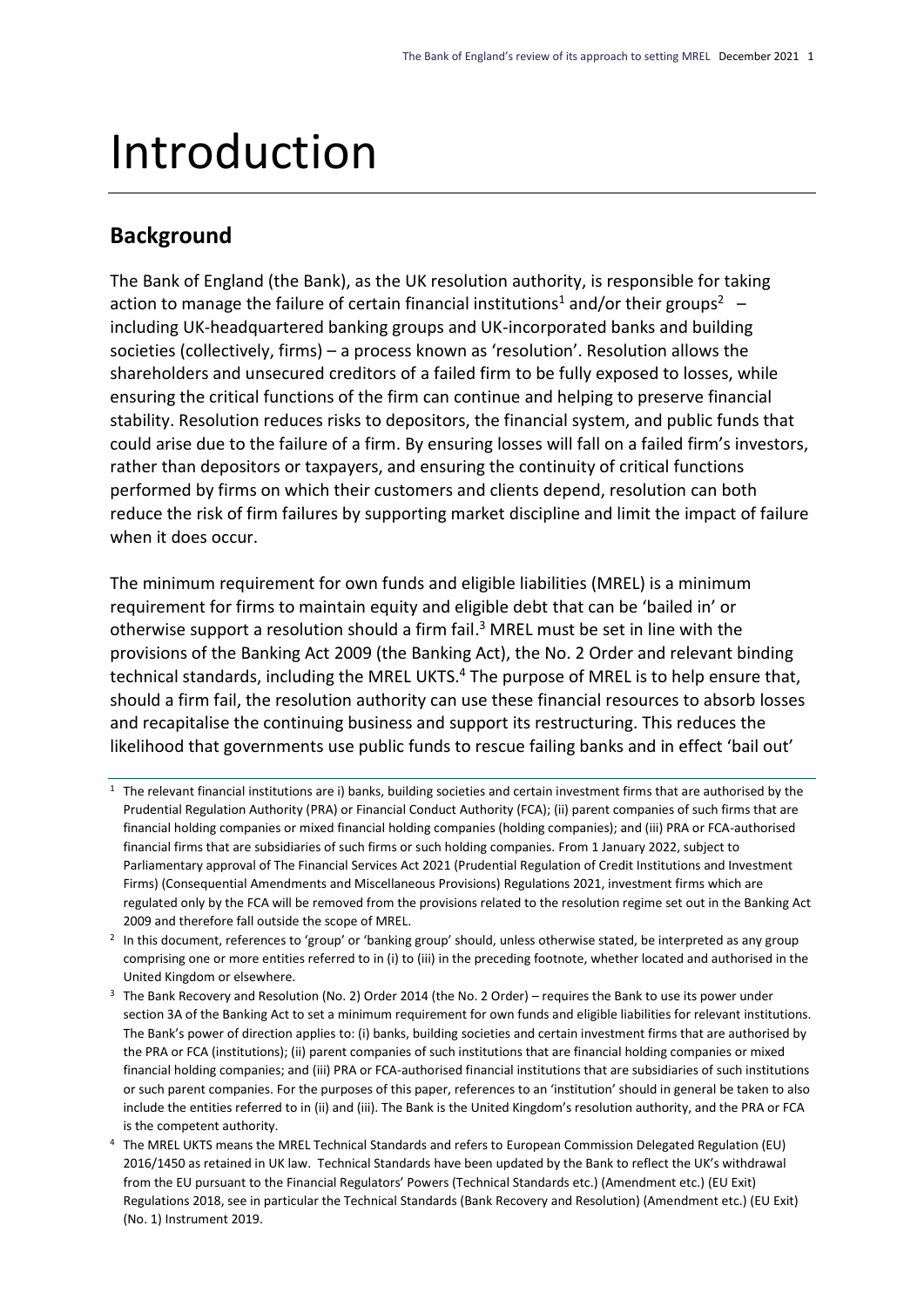their creditors, as was the case during the global financial crisis that began in 2007. During that crisis the bailouts were the only means of avoiding the negative consequences that firm insolvencies would have had on their depositors, the wider financial system, and the economy as a whole – in other words, certain firms were 'too big to fail'.

Since the global financial crisis, the primary objective of international regulatory initiatives has been to end 'too big to fail' for the largest and most complex firms. That crisis, as well as earlier periods of banking industry stress, have demonstrated that the failures of mediumsized firms also have the potential to cause substantial disruption to customers and clients and put public funds at risk. Therefore, in order to reduce the likelihood of disorderly failure or bail-out, medium-sized firms also need to comply with standards set proportionately to achieve their orderly resolvability consistent with statutory objectives. MREL in excess of minimum capital requirements is therefore a critical element of an effective resolution regime for both larger and medium-sized firms.

## <span id="page-4-0"></span>**Structure of this document**

Following feedback to its December 2020 Discussion Paper (DP),<sup>5</sup> the Bank consulted on changes to its policy on MREL in July 2021 (the July 2021 Consultation Paper, or the CP).<sup>6</sup> We received 20 responses to our consultation from a variety of financial firms, consulting firms, industry bodies and others. This document provides feedback on the main issues raised in consultation responses, sets out where we have made changes to our policy, and clarifies our policy approach where relevant.

The rest of this document is structured as follows:

- Context and summary of changes to policy provides an overview of the changes to the Bank's approach to the resolution strategy thresholds, calibration of MREL, MREL eligibility and intragroup MREL distribution;
- Feedback on the Bank's July 2021 Consultation Paper discusses the main themes raised in consultation responses and provides additional information on our approach where relevant; and
- Annex sets out the Bank's revised Statement of Policy on our approach to setting MREL.

## <span id="page-4-1"></span>**The Bank's MREL review in the context of regulatory developments**

The Bank first published its MREL policy in 2016, updating it in 2018<sup>7</sup> to reflect the Bank's approach to the intragroup distribution of MREL resources. The Bank reaffirmed in June

<sup>&</sup>lt;sup>5</sup> [The Bank of England's review of its approach to setting a minimum requirement for own funds and eligible l](https://www.bankofengland.co.uk/-/media/boe/files/paper/2020/boes-review-of-its-approach-to-setting-mrel.pdf?la=en&hash=E91E4A0380DE04A1EA5F1AB678EE8006041A344D)iabilities [\(MREL\), December 2020](https://www.bankofengland.co.uk/-/media/boe/files/paper/2020/boes-review-of-its-approach-to-setting-mrel.pdf?la=en&hash=E91E4A0380DE04A1EA5F1AB678EE8006041A344D)

<sup>6</sup> [The Bank of England's review of its approach to setting a minimum requirement for own funds and eligible liabilities](https://www.bankofengland.co.uk/paper/2021/boes-review-of-its-approach-to-setting-mrel-consultation-paper-july-2021)  [\(MREL\), July 2021](https://www.bankofengland.co.uk/paper/2021/boes-review-of-its-approach-to-setting-mrel-consultation-paper-july-2021)

<sup>7</sup> [The Bank of England's approach to setting a minimum requirement for own funds and eligible liabilities \(MREL\), J](https://www.bankofengland.co.uk/paper/2018/boes-approach-to-setting-mrel-2018)une [2018](https://www.bankofengland.co.uk/paper/2018/boes-approach-to-setting-mrel-2018)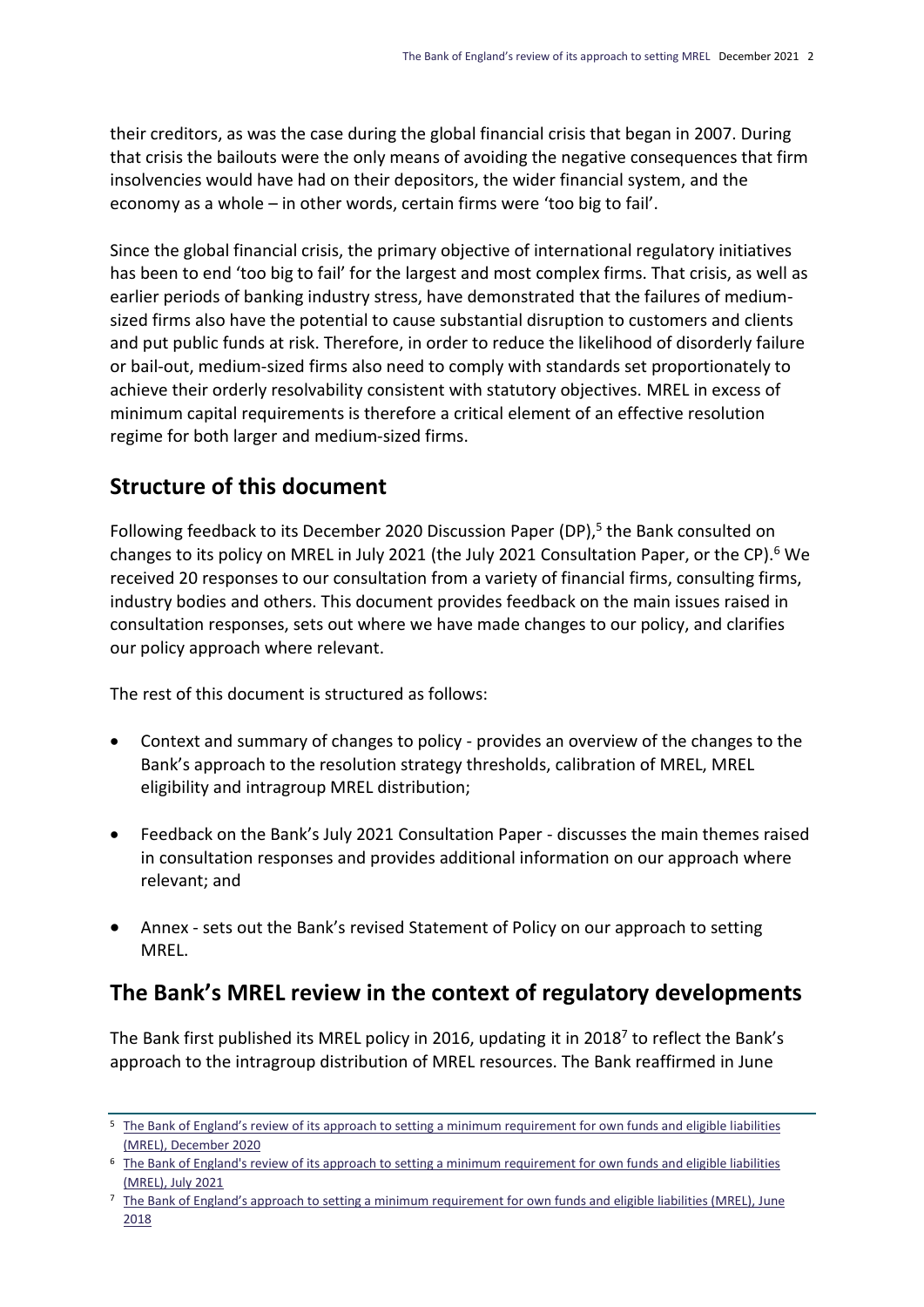2018 that it would review the calibration of MREL and the final compliance date, prior to setting their 'end-state' MRELs (that is, the final MREL that they will need to meet once the transitional glide-path has concluded), having particular regard to any intervening changes in the UK regulatory framework as well as firms' experience in issuing liabilities to meet their interim MRELs.

In light of challenges faced by some firms which are not global systemically important banks (G-SIBs)<sup>8</sup> or domestic systemically important banks (D-SIBs),<sup>9</sup> but which are currently in scope of stabilisation powers and therefore subject to MRELs in excess of their minimum capital requirements, $^{10}$  and to enable the Bank to take into consideration the Financial Policy Committee (FPC) and Prudential Regulation Authority (PRA)'s review of the UK leverage ratio framework, in December 2020 the Bank delayed the end-state compliance date for this group of firms by one year, from 1 January 2022 to 1 January 2023.<sup>11</sup>

The Bank issued its DP in December 2020 as the first stage of the MREL Review, and opened up a broad dialogue with interested parties on the development of the MREL framework. Given medium-sized banks and building societies' experience of issuing MREL-eligible instruments the focus of the DP was on these firms. In this document we use the term 'midtier firms' to refer collectively to the banks and building societies for whom the Bank has adopted (or will in the future adopt) a preferred resolution strategy which involves the use of stabilisation powers and for whom the Bank has (or will) therefore set end-state MRELs in excess of minimum capital requirements, but who are not at the relevant time G-SIBs or D-SIBs (or their subsidiaries).

Having gathered feedback and ideas from stakeholders to inform the Bank's views on the policy choices in the MREL Review, the Bank then engaged stakeholders on more detailed proposals in the CP. The Bank has also taken account of the FPC and PRA review of the UK leverage ratio framework in light of revised international standards, and broader market, technological and regulatory developments. These regulatory developments include the PRA's Discussion Paper, 'A strong and simple prudential framework for non-systemic banks and building societies<sup>'12</sup> and the PRA's Policy Statement, 'Non-systemic UK banks: The Prudential Regulation Authority's approach to new and growing banks'.<sup>13</sup> The Bank has also considered the terms of the UK's withdrawal from the European Union<sup>14</sup> and the impact of extraordinary public health measures on the financial sector.

<sup>8</sup> G-SIBs are those firms so identified by the Financial Stability Board in consultation with the Basel Committee on Banking Supervision and national authorities.

<sup>9</sup> D-SIBs are those institutions with retail deposits over £50bn and/or any institutions that are designated as an O-SII (other systemically important institution) by the PRA pursuant to the Capital Requirements (Capital Buffers and Macroprudential measures) Regulations 2014, and which have a resolution entity in the United Kingdom.

<sup>10</sup> Pillar 1 plus Pillar 2A or, if higher, any applicable leverage ratio

<sup>11</sup> Some mid-tier firms currently have MREL end-state compliance dates after 2023. The end-state compliance dates for these firms remained unchanged at that time.

<sup>12</sup> DP1/21 – [A strong and simple prudential framework for non-systemic banks and building societies, April 2021](https://www.bankofengland.co.uk/-/media/boe/files/prudential-regulation/discussion-paper/2021/dp121.pdf?la=en&hash=BAF03DB89BF248EE72D75096249C796B84916CFF)

<sup>13</sup> PS8/21 – Non-[systemic UK banks: The Prudential Regulation Authority's approach to new and growing banks](https://www.bankofengland.co.uk/prudential-regulation/publication/2020/new-and-growing-banks), April 2021

<sup>14</sup> Following the end of the UK-EU Withdrawal Agreement Implementation Period on 31 December 2020, EU legal provisions relating to the Bank's obligations and powers as resolution authority that were not already transposed into UK law were 'onshored' with necessary modifications (but no other changes of substance) via legislation pursuant to the European Union (Withdrawal) Act 2018 . The Bank is now able, following public consultation and with other UK authorities, to amend the onshored technical standards on MREL.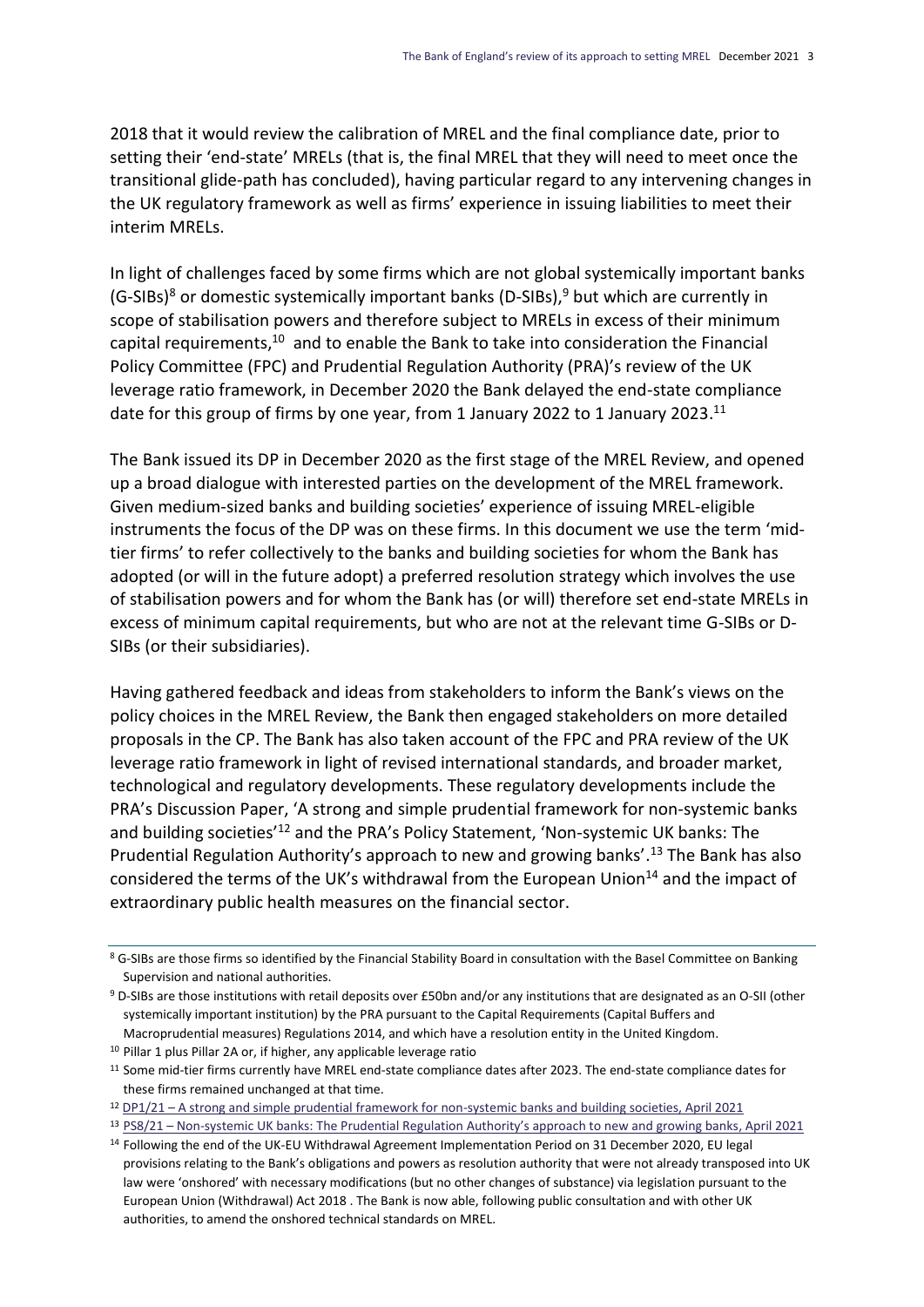In finalising changes to our MREL policy, we have considered the feedback provided in response to our earlier DP and to our CP. The feedback to the CP is summarised in this document. We have consulted with HM Treasury and other relevant authorities namely, the PRA, the Financial Conduct Authority (FCA) and the Financial Services Compensation Scheme (FSCS). The Bank is grateful to all those who responded to the DP and the CP, and for the constructive engagement which followed.

The policy changes are ultimately intended to help ensure that all firms, including mid-tier firms and major UK firms, can be resolved in an orderly manner consistent with the Bank's statutory objective to protect and enhance UK financial stability, as well as the statutory objectives of the UK's special resolution regime (special resolution objectives) to which the authorities must have regard when using or considering the use of stabilisation powers (set out in section 4 of the Banking Act and summarised in Figure 1 below).<sup>15</sup> The final MREL policy incorporates two significant changes to ensure it is proportionate. First, it provides new and growing firms with a clear, stepped and flexible glide-path to meeting their endstate MRELs. Growing firms will now have an advance 'notice period' of ordinarily three years before the start of their transition to end-state MREL, and six years starting from the point at which their transition begins to meet their end-state MREL in full, with either one or two intermediate steps to smooth any 'cliff-edge'. There will also be scope for firms to request a flexible two year add-on, should circumstances warrant it.

In addition, the Bank has initiated work to be carried out in consultation with the banking industry, FSCS, FCA, PRA and other interested parties with a view to developing alternative processes which may reduce disruption to transactional accounts in the event of an insolvency procedure. Subject to the outcomes of this work, the Bank is considering whether it could significantly raise or remove the indicative 40,000 to 80,000 transactional accounts threshold for the adoption of a partial transfer strategy and, therefore, an MREL that is above a firm's total capital requirement. This work will take some time to complete and so the Bank does not envisage being able to make any consequential changes to resolution strategies and MRELs for individual firms before end-2022 at the very earliest.

The approach set out in this document has been designed in the context of the UK having left the European Union and the transition period having come to an end. Unless otherwise stated, any references to EU or EU derived legislation refer to the version of that legislation which forms part of retained EU law.<sup>16</sup> The Bank will assess whether any further changes would be required due to any future changes in the UK regulatory framework.

The revised MREL Statement of Policy will apply from 1 January 2022.

<sup>15</sup> Section 4 of the Banking Act sets out the seven special resolution objectives and provides that they are to be balanced as appropriate in each case.

<sup>16</sup> For more information, please se[e Transitioning to post-exit rules and standards | Bank of England.](https://www.bankofengland.co.uk/eu-withdrawal/transitioning-to-post-exit-rules-and-standards)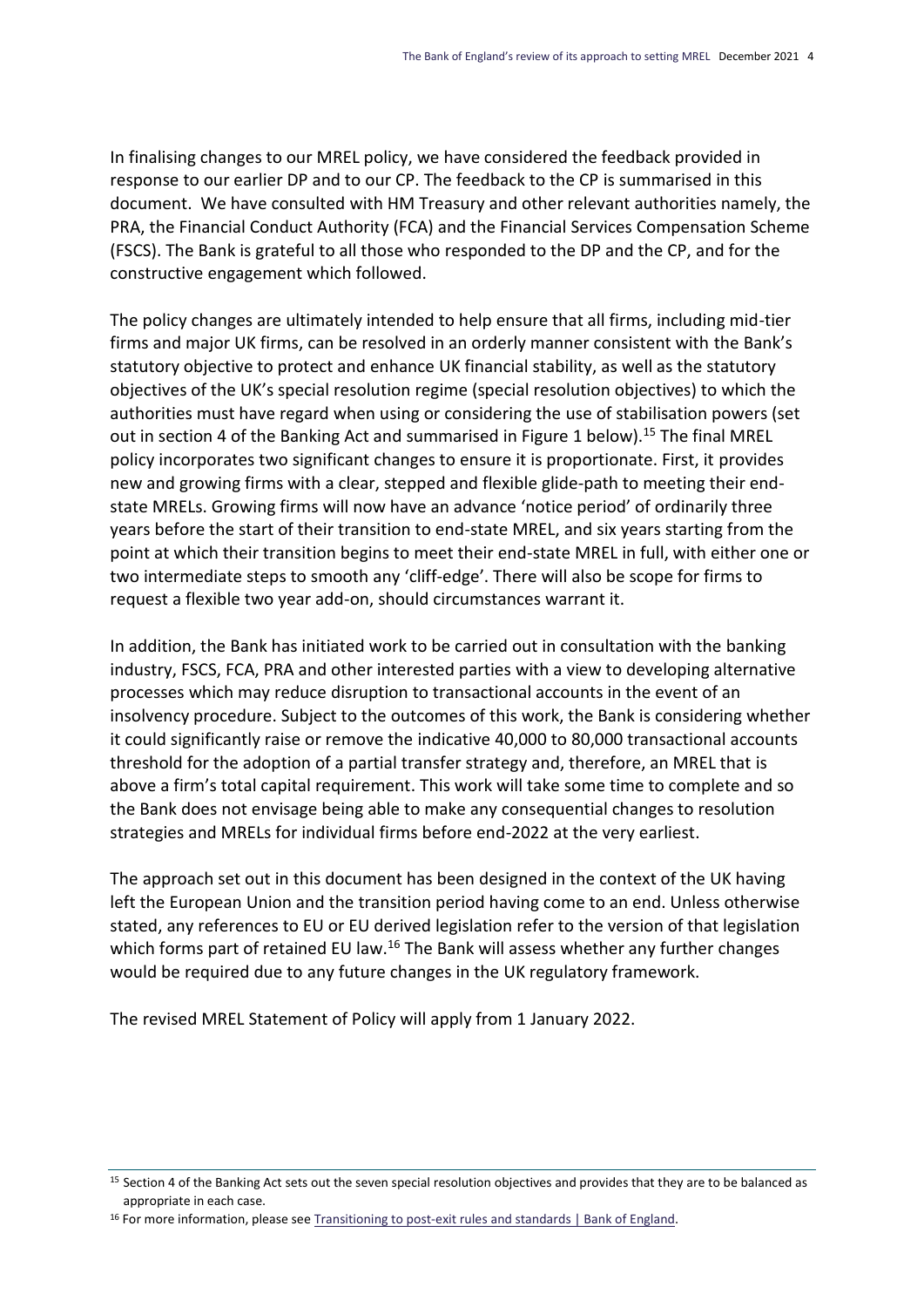#### **Figure 1:** The special resolution objectives and what they mean for resolution

The authorities must have regard to the special resolution objectives when using or considering the use of stabilisation powers, but they are not ranked in any particular order. The authorities must consider how to balance these objectives in each individual case, including which of them are to be prioritised if they conflict.

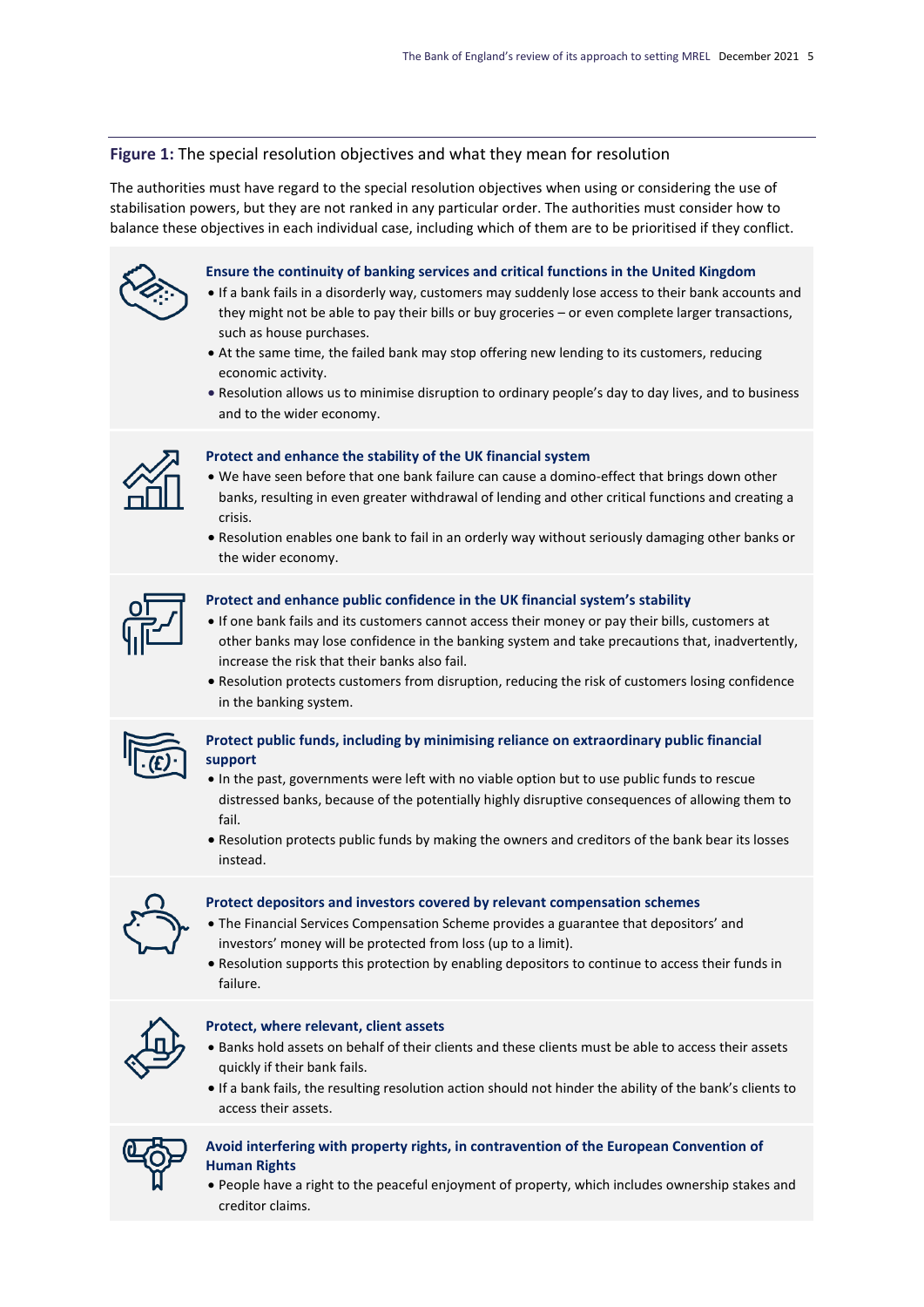Resolution can involve altering bank owners' and creditors' property rights, so it is essential that resolution action is only taken when it is in the public interest and subject to appropriate safeguards, including measures to ensure that no creditor is left worse off than they would have been in an insolvency.

### <span id="page-8-0"></span>**The Bank's overall framework for setting MREL**

The Bank aims to maintain a fit and ready resolution regime: fit for the purpose of maintaining financial stability and market discipline; and ready to be put into action to deal with the failure of one or more firms. The Bank's overall approach to ensuring resolvability supports financial stability through strong, effective and proportionate standards appropriate for the maintenance of a credible resolution regime<sup>17</sup>.

The Bank sets MREL for individual firms and their groups to achieve one of three broad resolution strategies – modified insolvency (insolvency)<sup>18</sup>, partial transfer, or bail-in. These strategies are designed to reflect the scale and nature of the impact of a firm's failure. The Bank determines a resolution strategy for each firm, in line with its legislative obligations including taking into account the expected impact of the firm's failure and the likely impact on the special resolution objectives, and sets the firm's MREL to support the effective execution of that strategy.

The Bank must ensure that, if a firm met the four conditions for resolution set out in section 7 of the Banking Act,<sup>19</sup> it could credibly use the stabilisation powers to resolve the firm in line with the special resolution objectives. The Bank therefore effectively needs to reach a judgment on whether or not, if a firm were to meet the first two conditions for resolution – that is, the firm is failing or likely to fail and it is not reasonably likely that action can be taken to avert that failure or likely failure – the final two conditions would also be met – that is, it is necessary to exercise stabilisation powers having regard to the public interest in the advancement of the special resolution objectives and, if so, that one or more of the special resolution objectives would not be met to the same extent by the winding up of the firm.

If the Bank considers that the winding up of the firm would be feasible and credible (meaning, in effect, that the Bank considers that the final two conditions for resolution would be unlikely to be met), it sets a preferred resolution strategy of insolvency and MREL is set at a level equal to the firm's minimum capital requirements, because there is no need

<sup>19</sup> "Condition 1 is that the bank is failing or likely to fail.

<sup>&</sup>lt;sup>17</sup> For more information, see [The UK's progress on resolvability](https://www.bankofengland.co.uk/speech/2021/february/dave-ramsden-institute-of-chartered-accountants-in-england-wales) - speech by Dave Ramsden, Deputy Governor, Markets, Banking and Resolution, February 2021.

<sup>18</sup> The Banking Act provides for a number of modified insolvency regimes for certain institutions (the bank insolvency procedure (BIP), building society insolvency procedure (BSIP) and the special administration regime (SAR)). The special administration regime is set out in the Investment Bank Special Administration Regulations 2011 issued by HM Treasury pursuant to section 233 of the Banking Act.

Condition 2 is that, having regard to timing and other relevant circumstances, it is not reasonably likely that (ignoring the stabilisation powers) action will be taken by or in respect of the bank that will result in Condition 1 ceasing to be met. Condition 3 is that the exercise of the power is necessary having regard to the public interest in the advancement of one or more of the special resolution objectives.

Condition 4 is that one or more of the special resolution objectives would not be met to the same extent by the winding up of the bank (whether under Part 2 or otherwise)."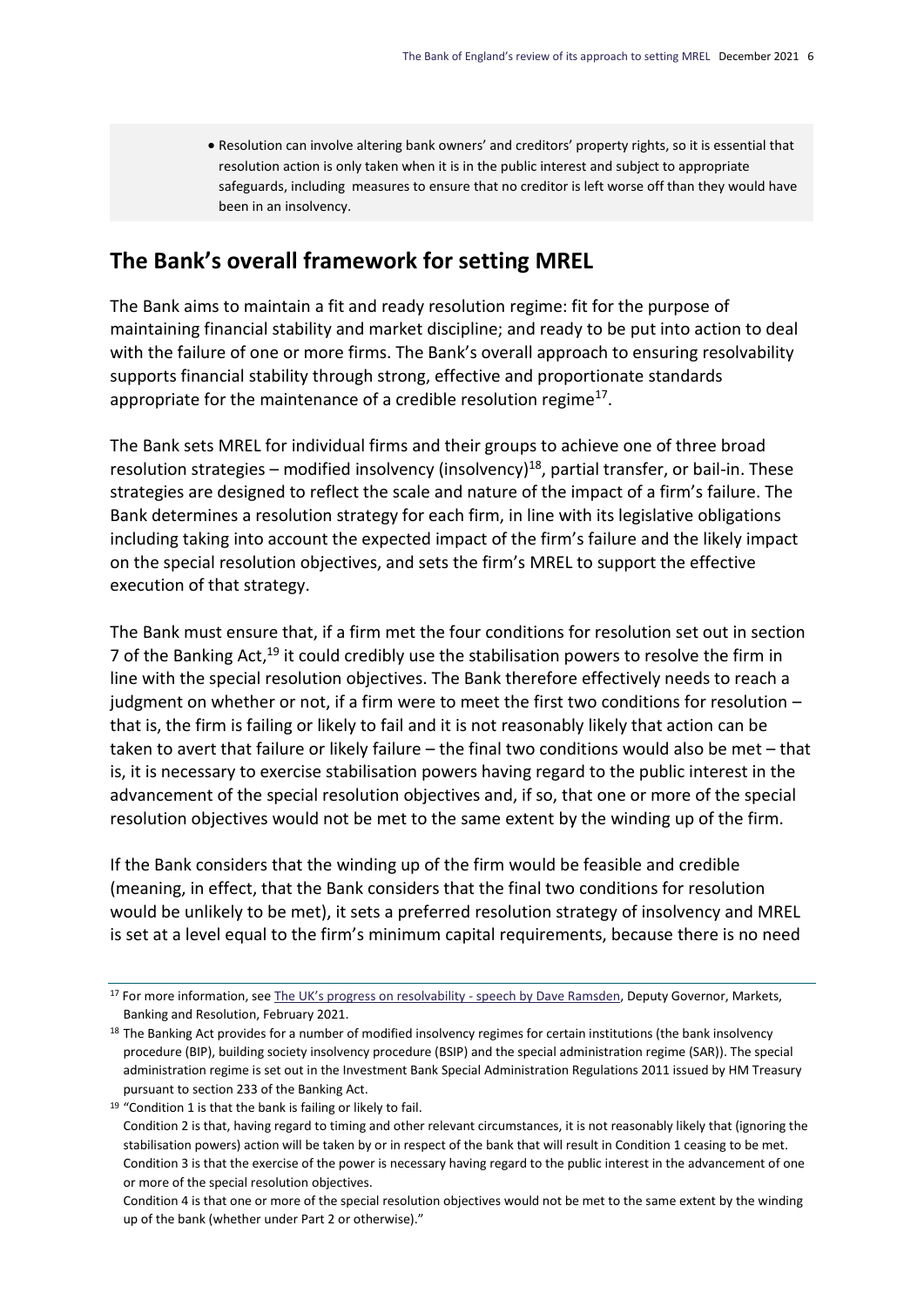to provide for recapitalisation in insolvency. However, for firms of a certain size, the Bank judges that if they fail, recapitalising them with investors' funds and either allowing them to continue while they address the causes of their failure, or looking to transfer the firm to a private sector purchaser or a bridge bank, would likely be in the public interest as necessary for the advancement of, and proportionate to, one or more of the special resolution objectives, while winding up of the firm would not meet those special resolution objectives to the same extent. For these firms the Bank sets a higher MREL, usually at a level equal to twice the firm's minimum capital requirements. The effect of placing a firm into insolvency on its critical functions and deposits is explored in greater detail in the Bank's DP.

In order to guide the setting of individual firms' resolution strategies and therefore MRELs, the Bank set out in its Statement of Policy (last revised in 2018) thresholds for MREL above minimum capital requirements. They are indicative and they are structured as ranges (40,000 to 80,000 transactional accounts<sup>20</sup> for partial transfer strategies, and total assets of £15bn to £25bn for bail-in strategies) so that the Bank can apply a firm-specific judgment when applying the standards. $21$ 

At the point of failure, the choice of actual resolution strategy will take into account the circumstances of failure and may therefore vary from the preferred resolution strategy adopted during resolution planning. In the event of a failure, the Bank may consider it necessary in the public interest to place a firm into resolution despite it having previously set an insolvency strategy due, for example, to wider market dislocation and instability at the point of actual failure. The absence of a willing private sector purchaser might make a bail-in necessary for a firm with a partial transfer strategy.

In setting out the indicative thresholds, and making determinations of resolution strategies for individual firms, the Bank acts in accordance with its legal obligations as resolution authority. MREL must be set in line with the provisions of the Banking Act, the No. 2 Order and relevant binding technical standards, including the MREL UKTS. This means, for example, that the indicative thresholds for resolution strategies are different to the thresholds which the PRA uses, for example, to designate certain firms as 'other systematically important institutions' (O-SIIs), as the thresholds are set for different purposes.<sup>22</sup> Firms which do not meet the D-SIB criteria might still meet the threshold for resolution using stabilisation powers in the public interest if they should fail, even if they are not considered domestically systemically important.

Sufficient loss absorbing and recapitalisation capacity is critical to ensure a successful resolution. If a firm were to fail without it, the Bank may be unable to use its resolution powers effectively. The alternative of an insolvency process could have adverse consequences for depositors and for financial stability more broadly.

<sup>&</sup>lt;sup>20</sup> Transactional accounts are defined as accounts from which withdrawals have been made nine or more times within a three-month period.

<sup>&</sup>lt;sup>21</sup> [The Bank of England's approach to setting a minimum requirement for own funds and eligible liabilities \(MR](https://www.bankofengland.co.uk/-/media/boe/files/paper/2018/statement-of-policy-boes-approach-to-setting-mrel-2018.pdf?la=en&hash=BC4499AF9CF063A3D8024BE5C050CB1F39E2EBC1)EL), June [2018](https://www.bankofengland.co.uk/-/media/boe/files/paper/2018/statement-of-policy-boes-approach-to-setting-mrel-2018.pdf?la=en&hash=BC4499AF9CF063A3D8024BE5C050CB1F39E2EBC1)

<sup>&</sup>lt;sup>22</sup> For more information, see Statement of Policy, The PRA's approach to identifying other systemically important [institutions \(O-SIIs\),](https://www.bankofengland.co.uk/prudential-regulation/publication/2016/the-pras-approach-to-identifying-other-systemically-important-institutions-o-siis-sop) December 2020.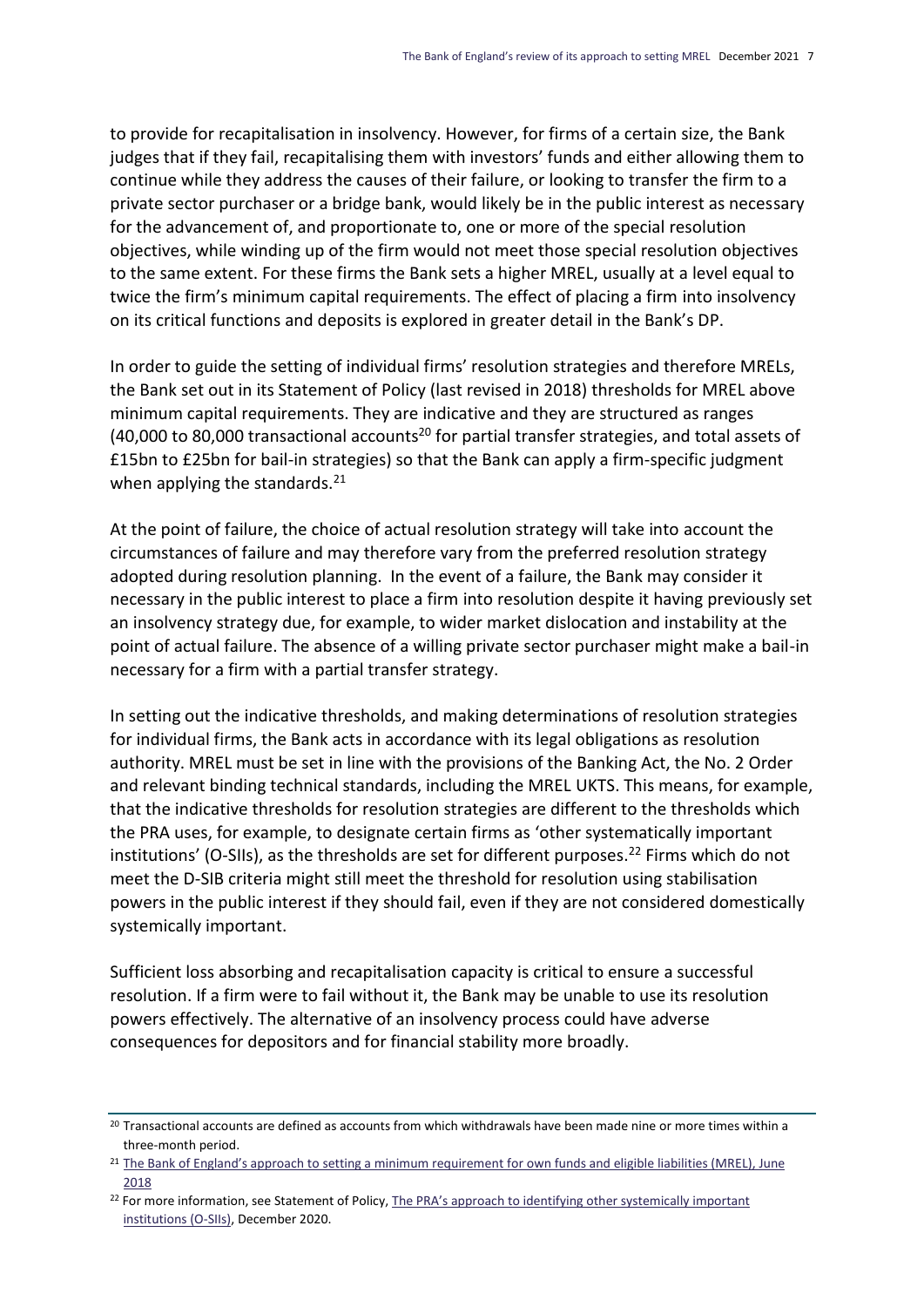The Bank requires MREL for firms with a bail-in or partial transfer resolution strategy to be met in the form of statutorily or structurally subordinated resources, and in general MREL must be at least twice the firm's minimum capital requirements. This helps to ensure that there are sufficient resources to allow regulatory capital fully to absorb losses following a conservative valuation of the firm's assets, and to recapitalise the firm to a level sufficient to ensure that it meets minimum capital requirements and commands market confidence. This stabilisation is intended to allow for an orderly restructuring which addresses the root causes of the firm's failure.

It is therefore critical that the Bank sets resolution strategies and MRELs that are consistent with the execution of an orderly resolution in the public interest without recourse to public solvency support, in a sufficiently broad range of possible circumstances. As part of the MREL Review, the Bank has considered whether any factors or developments have altered since the introduction of both the legislative framework for resolution in the Banking Act, and the publication of the MREL Statement of Policy in 2016 (amended in 2018), that might change its risk assessment around this range of circumstances.

## <span id="page-10-0"></span>**Proportionality and competition**

The resolution regime is a key part of the post financial crisis reforms of the financial system. In setting resolution strategies, and MRELs, for individual firms, the Bank will continue to take into account the Bank's statutory objective to protect and enhance UK financial stability, as well as the special resolution objectives to which the authorities must have regard when using or considering the use of stabilisation powers and the Bank's general public law duties.

The UK resolution framework is set up by legislation to ensure full engagement between the Bank and PRA at key stages of an individual firm's life cycle, including in the determination of its MREL.<sup>23</sup> Although facilitating effective competition is not one of the Resolution Authority's statutory objectives, in producing the proposals set out in the CP and in finalising the changes to its policy, the Bank has consulted the PRA, which does have a secondary competition objective to facilitate effective competition in the markets for services provided by PRA regulated firms in carrying out regulated activities. Impacts on competition have therefore been considered in the Bank's assessment of the proportionality of its proposals.

Consistent with the PRA's secondary competition objective, a key principle of the PRA's approach to supervision is that it does not seek to operate a zero-failure regime for firms. Rather, and working with the Bank as resolution authority where required, the PRA seeks to ensure that any firms that fail do so in an orderly manner. As set out in the PRA's DP, 'A strong and simple prudential framework for non-systemic banks and building societies', the PRA considers that effective competition involves the least efficient firms being able to exit the market in an orderly way. The resolution regime, of which MREL is a key component, helps to ensure that this is possible in the event that it is not possible for the firm to exit via a solvent wind down or through a modified insolvency process.

<sup>23</sup> See Article 123(7) and Article 126(9) of the No.2 Order.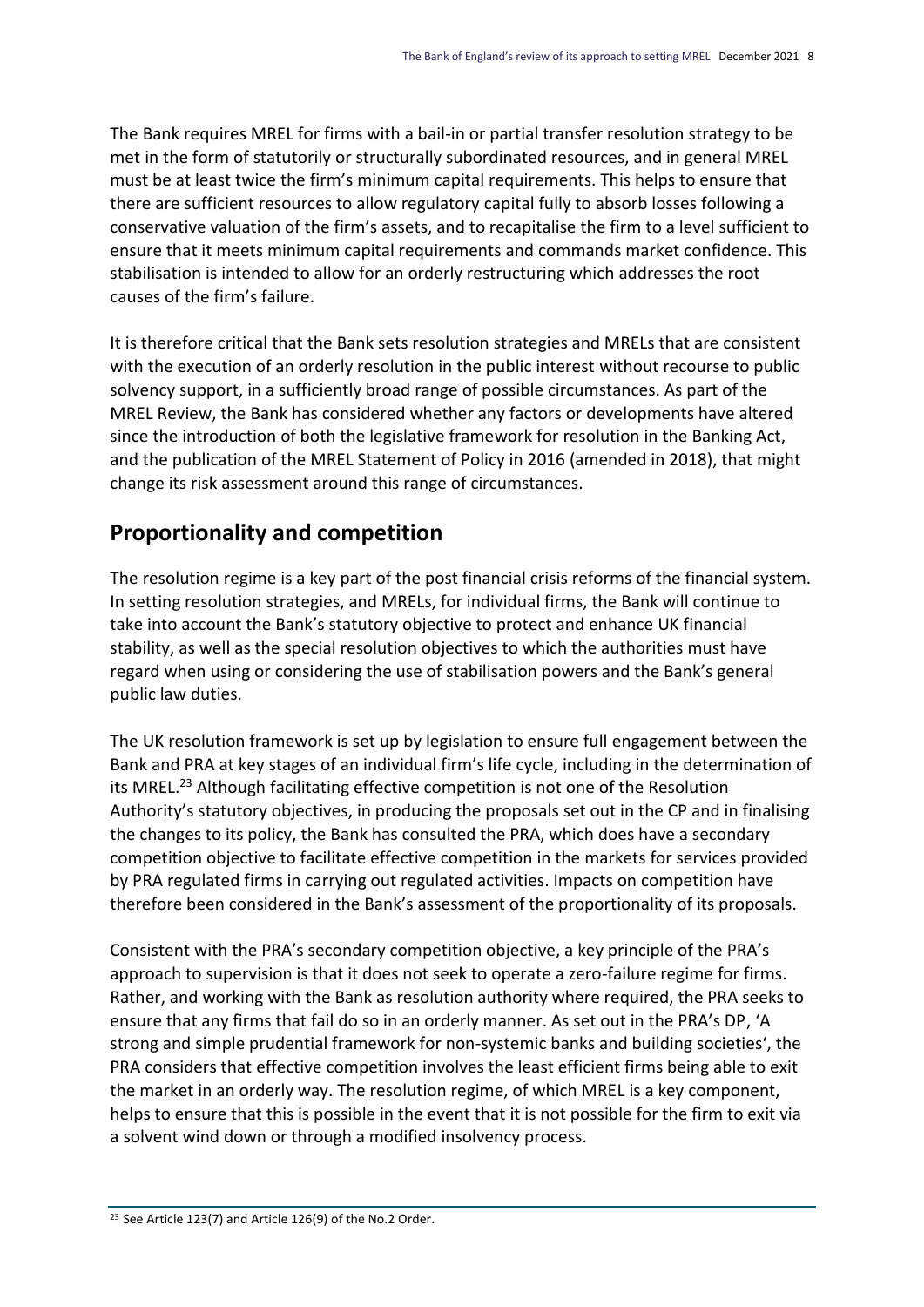Having considered the challenges faced by mid-tier firms issuing MREL, as well as the responses to the CP, the Bank is making changes that will facilitate growth into MREL. Firms newly coming in scope of MREL exceeding capital requirements will benefit from a six-year stepped glide-path, with either one or two intermediate steps, and may request a flexible add-on should they need more time to reach their end-state MRELs.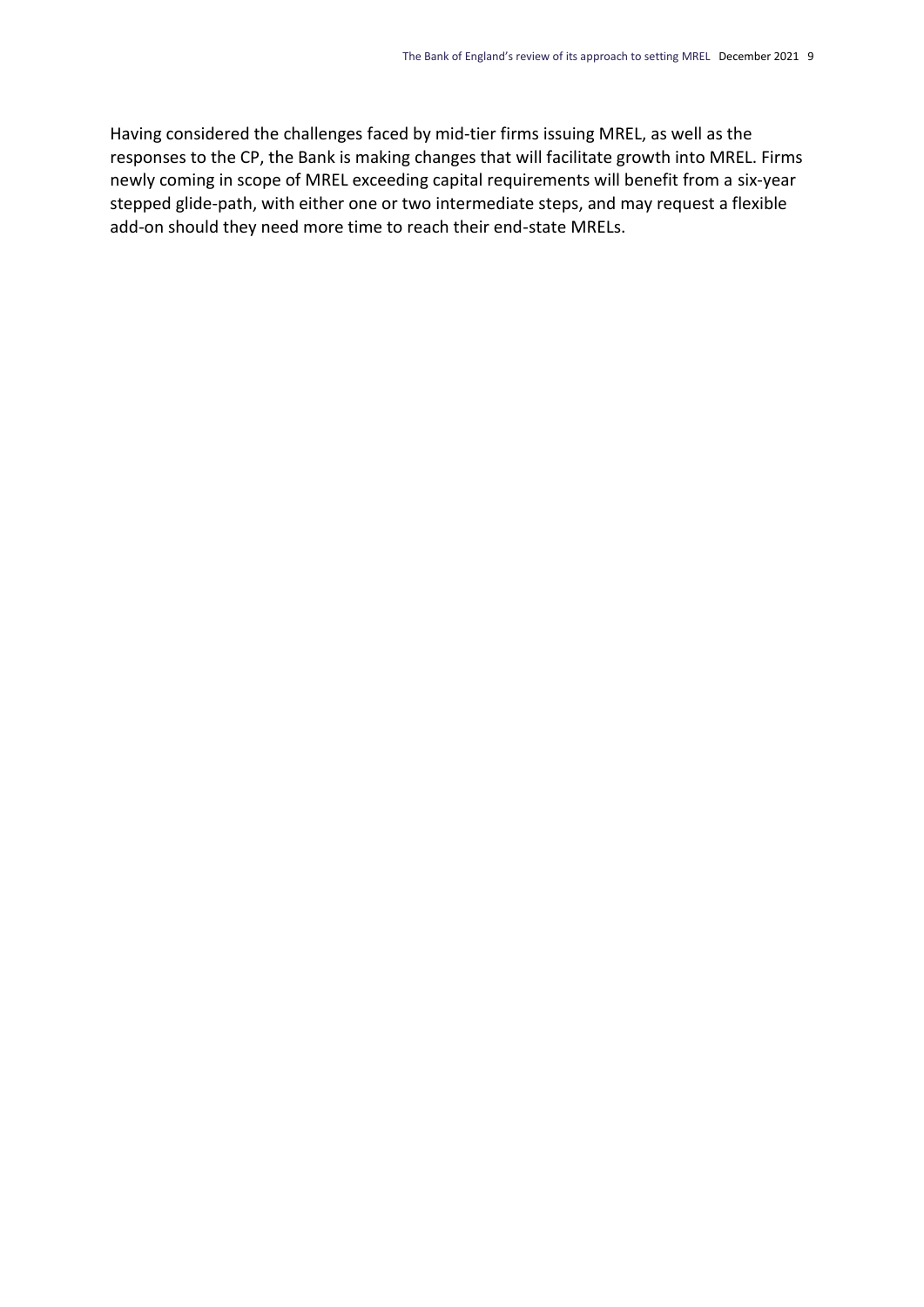# <span id="page-12-0"></span>Context and summary of changes to policy: the Bank's approach to the resolution strategy thresholds, calibration of MREL, MREL eligibility and intragroup MREL distribution

## <span id="page-12-1"></span>**Box 1: Summary of changes and final policy**

In finalising changes to our MREL policy, the Bank has taken into account the feedback provided in response to both the CP and our earlier DP.

#### **Firms that may exceed the transactional accounts indicative threshold in the future:**

- no change in transactional accounts indicative threshold;
- the Bank has initiated work in consultation with other authorities, the banking industry and other interested parties with a view to developing alternative processes that may reduce disruption to transactional accounts in the event of an insolvency procedure, which (depending on the outcomes) could in turn lead to the Bank raising or removing the transactional accounts threshold;
- the Bank will set a firm-specific resolution strategy with a 'notice period' in advance of the point in time (T) at which firms would need to start their transition to meeting MREL, as well as the transition glide-path;
- transition to be set on a firm-specific basis, taking into account relevant factors such as the firm's ability to access capital markets; and
- firms in transition will have the option of applying for a 'flexible add-on' of up to a further two years.

#### **Firms that project to grow in size beyond £15bn total assets:**

 no change to the indicative range for the total assets threshold of £15bn to £25bn total assets;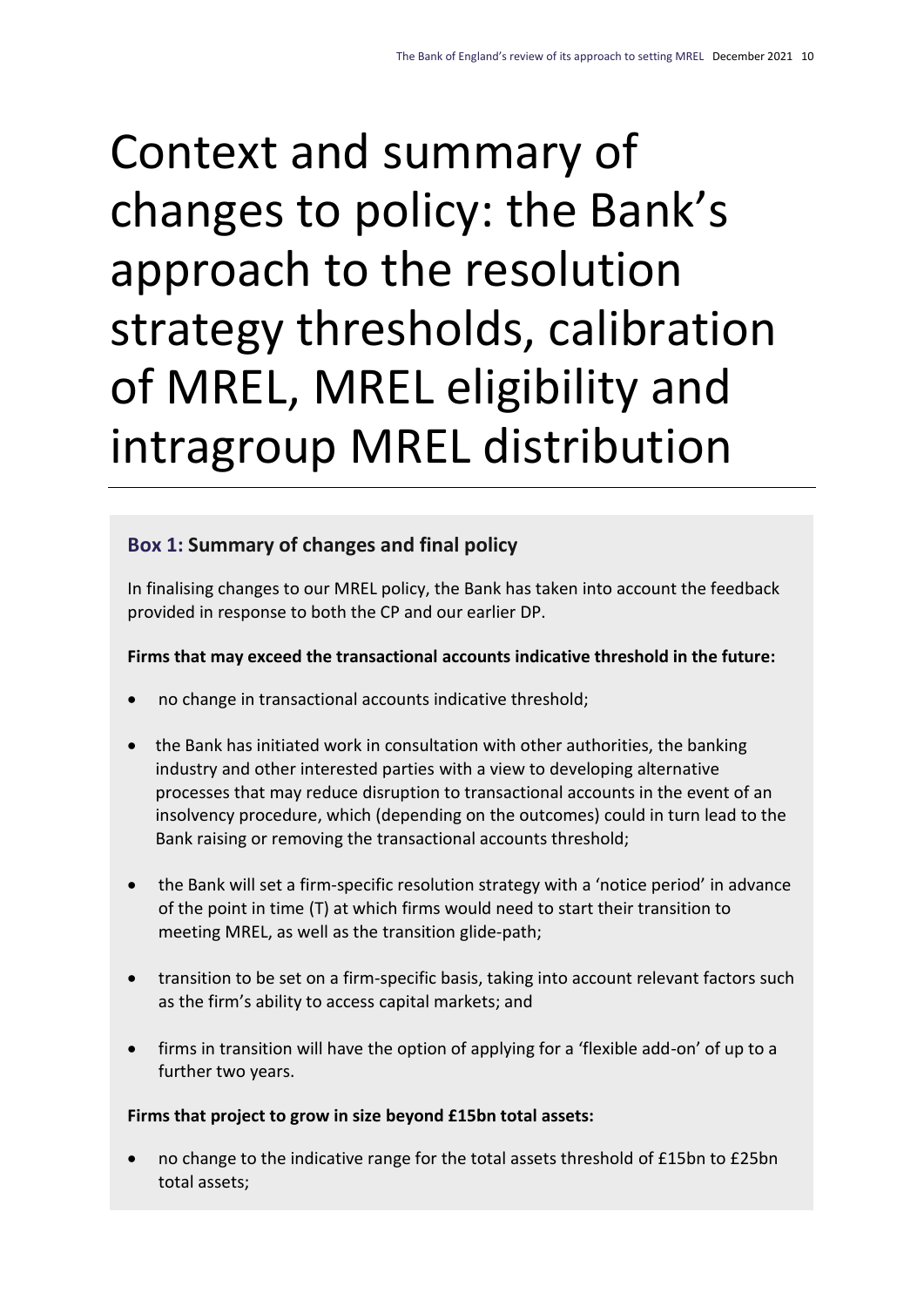- the Bank will take into account firm-specific factors in setting a resolution strategy with a 'notice period' ordinarily expected to be a minimum of three years in advance of the point in time (T) at which firms would need to start their transition to meeting MREL, as well as the transition glide-path;
- the Bank will have the option to set, at its discretion on a firm-specific basis, either a three-step glide-path with steps of +33% of total capital requirements at T+2, +66% at T+4, with an end-state of +100% as proposed in the CP, or a two-step glidepath with MREL at +50% of total capital requirements at T+3 and +100% at T+6;
- in determining which glide path to apply the Bank will take into consideration representations made by firms; and
- firms in transition will have the option of applying for a 'flexible add-on' of up to a further two years.

## <span id="page-13-0"></span>**Changes to the transactional accounts threshold: mitigating the risks of disruption in insolvency**

As discussed in the CP, the Bank recognises that there have been market, technological, and consumer behaviour developments that may have a bearing on MREL policy: in particular the definition of transactional accounts for the purposes of the indicative threshold for partial transfer resolution strategies. This is in part due to the emergence of fintech firms and wider societal changes which have affected the structure of the UK banking system in the last few years.

In the DP, the Bank expressed its intention to assess whether the current definition of 'transactional accounts' accurately reflects the significance of an account from the perspective of the special resolution objectives. To that end, the Bank asked how it should update its definition of transactional accounts to take account of changes in market structure and customer behaviour.

As set out in the CP, under the current framework for depositor protection and preparedness for insolvency, the Bank considers that special resolution objectives would be unlikely to be met through the bank insolvency procedure (BIP) of a firm with a large number of transactional accounts. In particular covered depositors would suffer from:

- temporary lack of access to banking payment services i.e. the ability to make and receive payments;
- temporary lack of access to positive deposit balances with which to make payments; and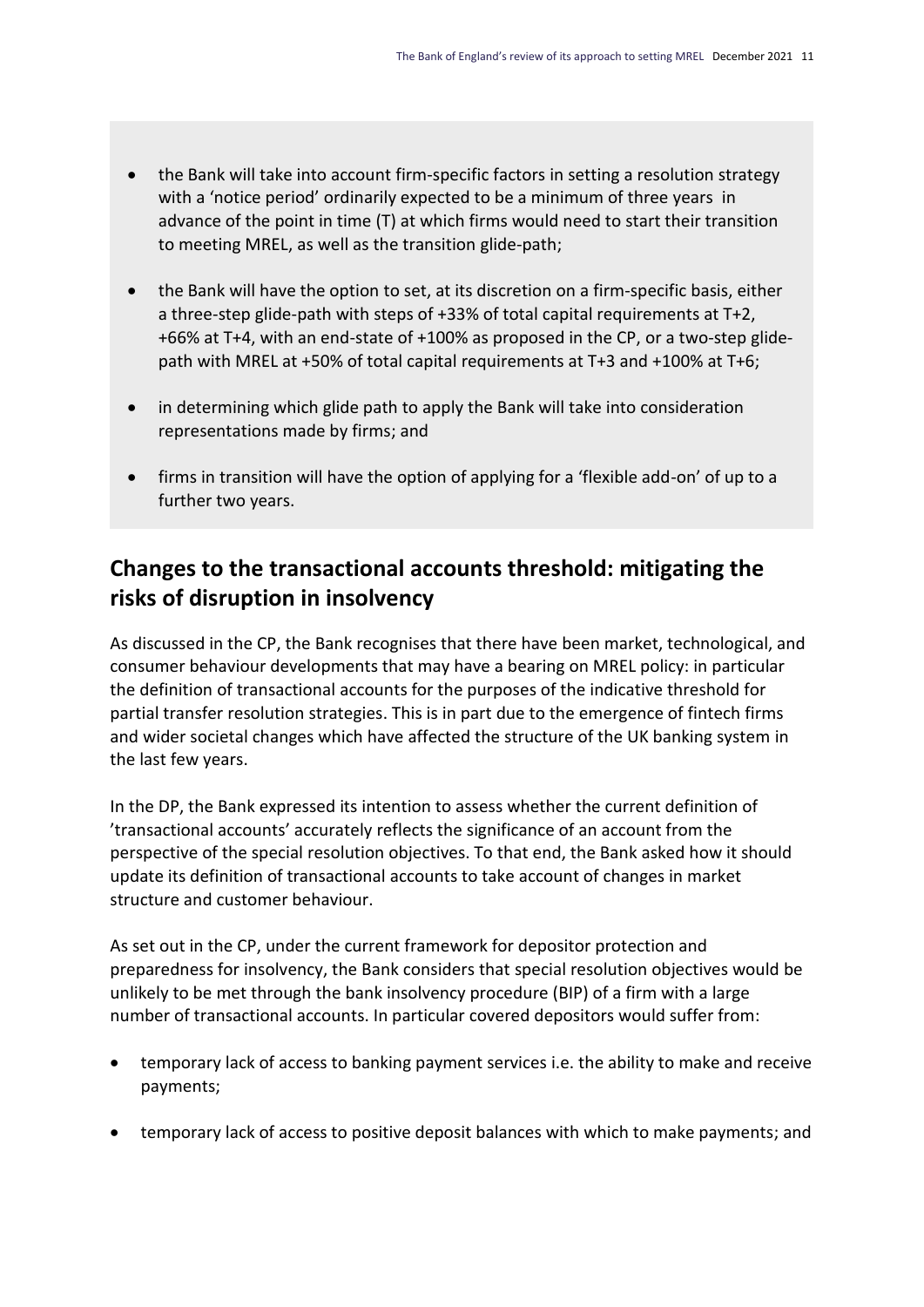permanent loss of associated account information e.g. payees, standing orders and direct debits, as well as payments history which can inform potential lenders' or creditors' credit decisions.

However, the Bank considers that recent innovations in technology in the banking system may afford opportunities to mitigate disruptions that may occur in the insolvency of a failing mid-tier firm whose business model is dominated by transactional account banking. These developments include Open Banking and 'linked accounts' technology.

The Bank has initiated work to be carried out in consultation with the banking industry, FSCS, FCA, PRA and other interested parties with a view to developing alternative processes which may reduce disruption to transactional accounts in the event of an insolvency procedure. Subject to the outcomes of this work, the Bank is considering whether it could significantly raise or remove the transactional accounts threshold. This work will take some time to complete and so the Bank does not envisage being able to make any consequential changes to resolution strategies and MRELs for individual firms before end-2022 at the very earliest.

Ahead of any prospective changes being made, the Bank confirms that:

- For firms that may exceed the transactional accounts indicative threshold in the future while the aforementioned review takes place, the Bank will make a firm-specific judgement when setting a resolution strategy. In doing so the Bank will consider a number of factors, including if the firm provides significant amounts of transactional banking services or other critical functions. The Bank will endeavour to engage with these firms as early as possible (including pre-authorisation where relevant) and, in line with the approach for firms planning to grow beyond £15bn assets, intends, based on information provided by firms, to provide firms as much advance notice as feasible (a 'notice period') of the point in time (T) at which they would need to start their transition to meeting MREL, as well as the transition glide-path. The length of the notice period for these firms may ultimately depend on a firm's transactional accounts growth rate. The Bank may decline to set T if it appears that a stabilisation powers resolution strategy is not likely to be required in the foreseeable future. In this case, the Bank may request that the firm revert to the Bank for a further assessment at a future point in time.
- Firms with a significant number of transactional accounts that are currently subject to a partial transfer resolution strategy will continue to be so.
- The transition for firms who have not yet begun their transition to meeting MREL will be set on a firm-specific basis, taking into account relevant factors such as the firm's ability to access capital markets. For firms growing into end-state MREL driven by the transactional accounts threshold, the Bank expects as a starting point to adopt a similar transitional approach as for firms who are growing into end-state MREL driven by the total assets threshold. This will include, when setting T and to the extent the Bank considers appropriate in each individual case, consideration of the same firm-specific factors set out below for consideration when the Bank is setting T for firms which project to grow in size beyond £15bn total assets.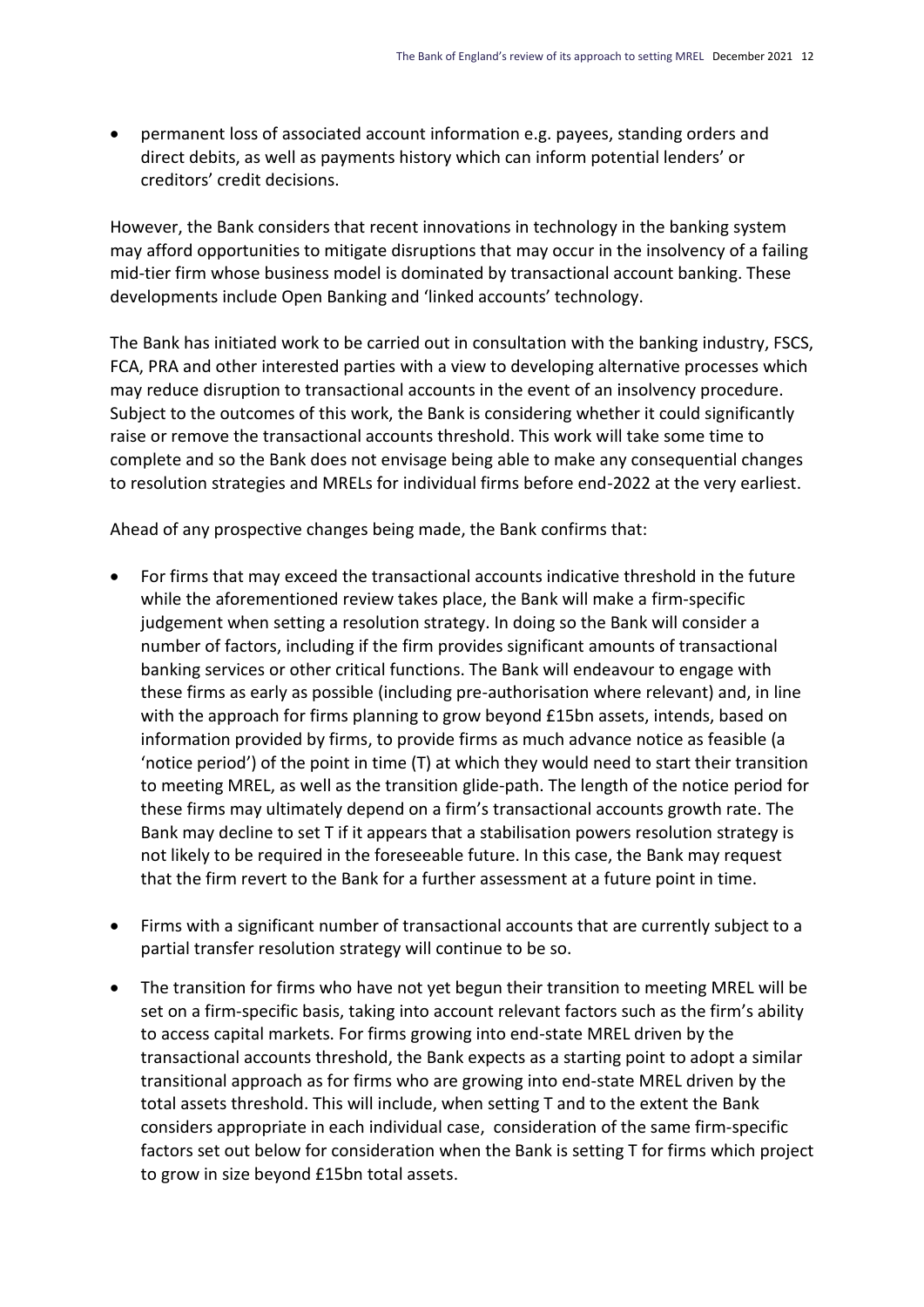In addition, firms transitioning to an external MREL in excess of minimum capital requirements will have the option of applying for a 'flexible add-on' of up to a further two years. See below.

## <span id="page-15-0"></span>**Changes to the total assets threshold: stepped glide-path approach for 'growing into MREL'**

#### **Summary**

As set out in the CP, the Bank's assessment continues to be that above £15bn to 25bn total assets, a bail-in strategy that provides for the continuity of banking services is more likely to be appropriate. Respondents to the CP suggested the threshold could be raised significantly, noting international comparisons. The Bank considers that differences in the approaches of different jurisdictions may reflect local banking markets and the differences across jurisdictions in the plausibility of finding a willing buyer for a failing firm; the authorities' risk appetite for the disruption caused by insolvency; and the scope to use alternative sources of recapitalisation capacity, including the potential use of public funds.

Taking into account the special resolution objectives, and our practical experience of contingency planning, the Bank considers that entry into insolvency of a firm of that size would be unlikely to serve the public interest effectively, and MREL is therefore required to support a bail-in resolution strategy. Our judgement is that the insolvency of one or more mid-tier firms would be unlikely to meet the special resolution objectives (including, among others, protecting financial stability, ensuring the continuity of critical functions, protecting public funds and protecting deposits) to the same extent as the stabilisation options, and would cause an unacceptable level of disruption for banking customers and services and the wider economy, including a sharp fall in lending capacity.

As set out in the CP, the Bank is modifying its approach to setting MREL for firms which project to grow in size beyond £15bn total assets, and intends to provide as much advance notice as feasible to firms – a 'notice period' ordinarily expected to be a minimum of three years for firms planning to grow organically through the thresholds – of the point in time (T) at which they will need to start their transition to meeting MREL, as well as the transition glide-path. This does not mean that all firms will need to start building MREL as soon as they plan to grow past £15bn of total assets.

The CP set out that the Bank may set T as a point in time at or after the firm expects to surpass £15bn total assets, but would generally not expect to do so before it, other than in exceptional circumstances. The Bank may judge that an entry point to MREL which effectively exceeds £15bn total assets (but ordinarily not exceeding £25bn total assets) is appropriate in the circumstances.

In response to comments, the Bank is clarifying that, in setting T for any such firm, the Bank may consider the following factors:

- the firm's business model and its growth trajectory;
- the funding structure of the firm, including the balance between retail and wholesale funding;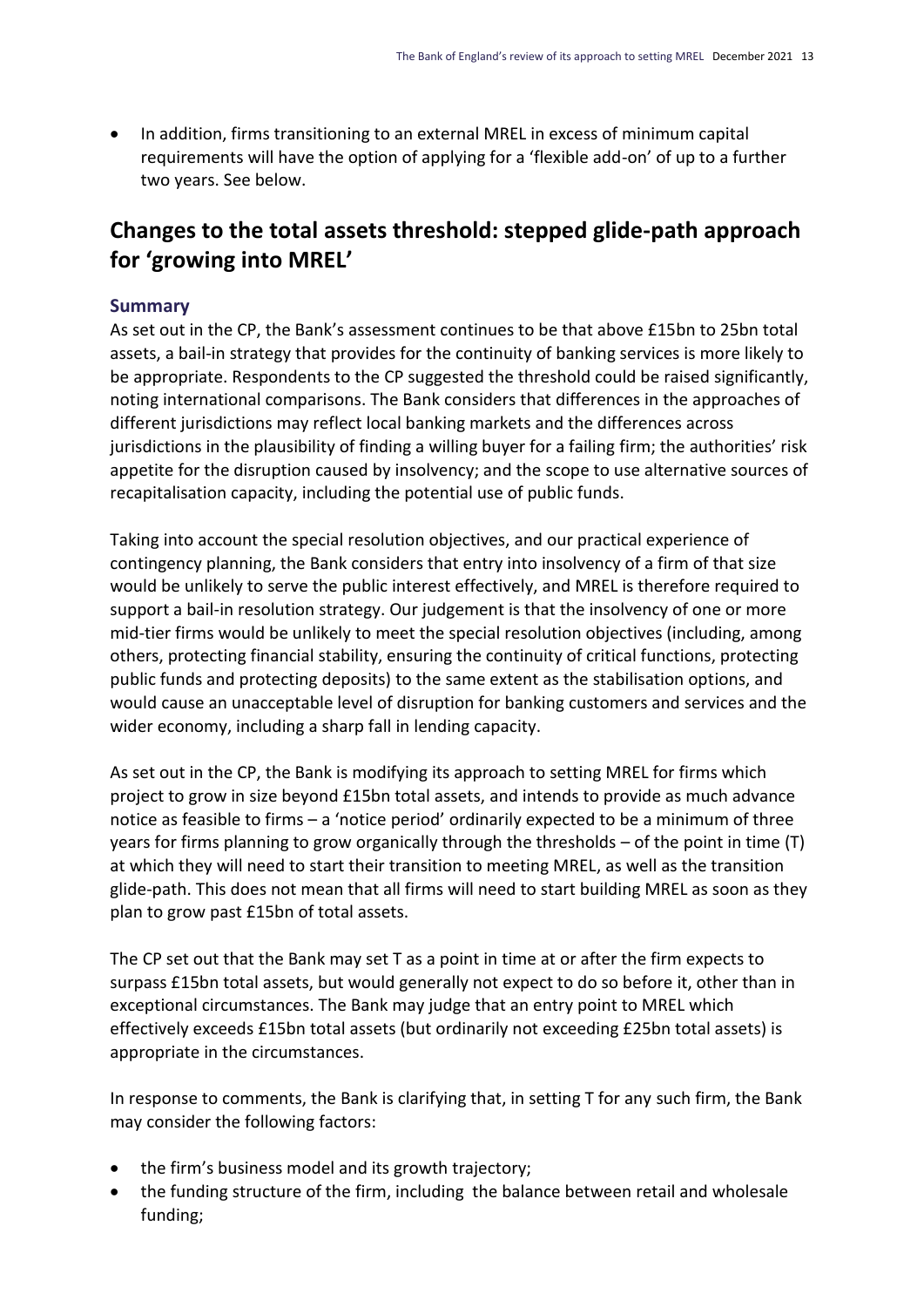- whether the firm provides critical economic functions, including the impact and substitutability of functions provided; and
- potential disruption caused by the insolvency of the firm.

In addition:

- in exceptional cases where a firm experiences growth far beyond its initial projections, such as following a merger or acquisition, the Bank may bring forward T to an earlier point in time; and
- firms which had not been set a T, but which exceed the £15bn to £25bn total assets threshold as a result of merger or acquisition, can expect to be set a T that may be less than three years in the future if the resulting firm is significantly above that threshold.

Determination of T will be a judgement for the Bank to exercise, taking into account the factors above to the extent the Bank considers appropriate in the individual case.

In light of responses to the CP, the Bank has revised its proposals on the 'stepped glidepath'.

The CP set out a stepped glide-path with increased transparency and predictability of requirements. As proposed in the CP, firms will have six years from the point at which their transition to end-state MREL begins to meet their end-state MREL in full, with two intermediate steps to reduce the scale of the cliff-edge.

In response to comments made by some respondents to the CP that the fixed steps of the proposed glide-path would force firms in the transition to issue debt at T+2 that is subbenchmark in size, the Bank will have the option under the revised policy to set, at its discretion on a firm-specific basis, either a three-step glide-path with steps of +33% of total capital requirements at T+2, +66% at T+4, with an end-state of +100% as proposed in the CP, or a two-step glide-path with MREL at +50% of total capital requirements at T+3 and +100% at T+6. In determining which glide path to apply the Bank will take into consideration representations made by firms. This will support firms in looking to access the market less frequently but in larger, and therefore more economic, issuance amounts.

In addition, firms transitioning to an external MREL in excess of minimum capital requirements will have the option of applying for a 'flexible add-on' of up to a further two years (see below). In combination with the above changes, firms growing towards the total assets threshold should therefore have ordinarily at least three years' advance notice of when their transition to end-state MREL will start, and then between six to eight years to reach end-state MREL.

## <span id="page-16-0"></span>**Flexible add-on**

Firms (including those firms which have already received indicative interim and end-state MRELs in excess of minimum capital requirements) may request a maximum of two years of additional transition time, to be granted at the Bank's discretion. However, the Bank does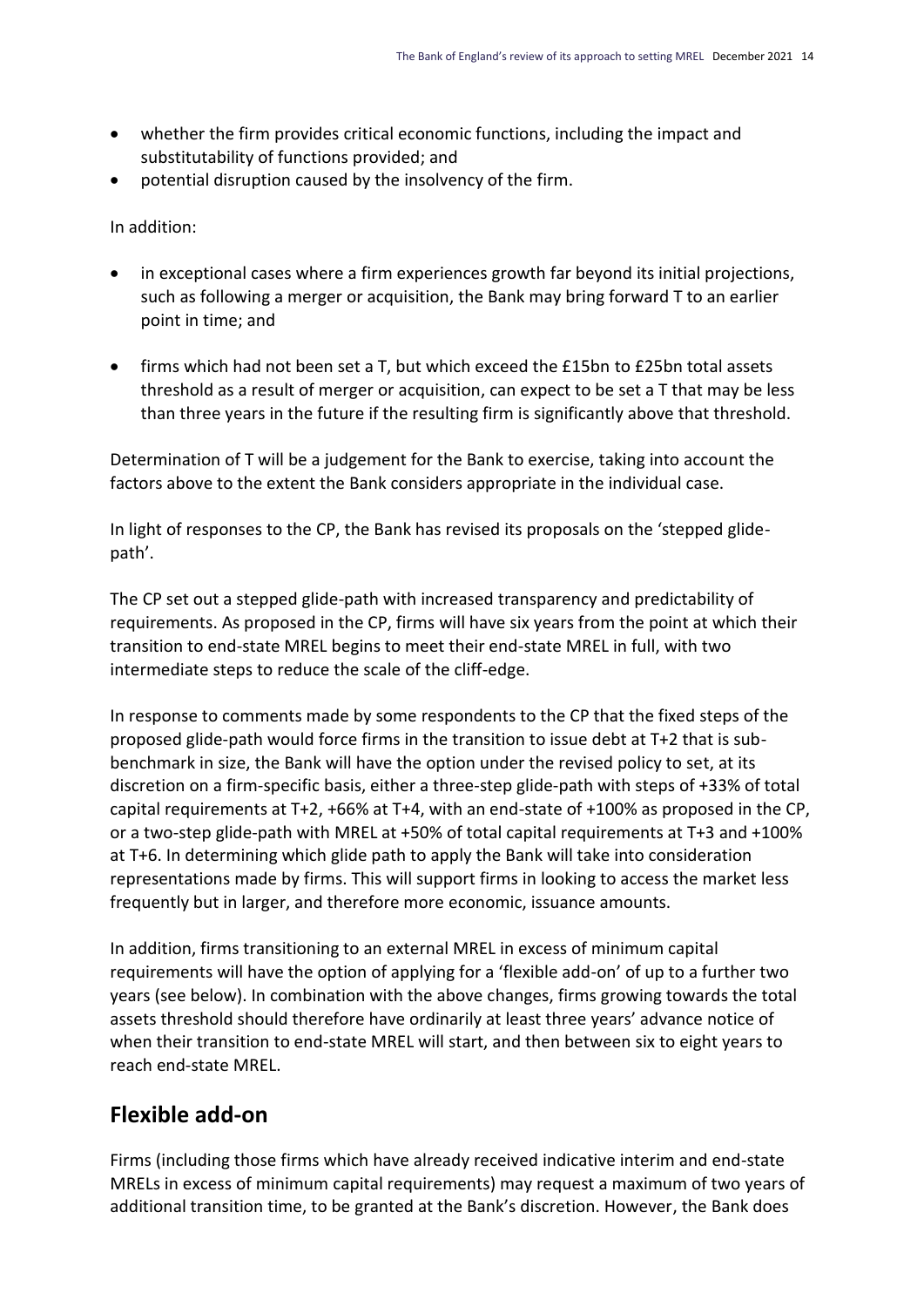not expect to grant the flexible add-on to firms who have met end-state MRELs, but will give due consideration to all requests received in light of the particular circumstances.

The up to two-year flexible add-on is made up of two elements and can be used in more than one block of time but may not exceed two years in total over the transition period:

- an element that firms may plan for or be aware of in advance which they could bring to the Bank's attention for consideration whilst their issuance plan is being drawn up to support their transition path; and
- an element to respond to events that occur during the course of the transition for which firms should raise a request as outlined below.

In deciding whether or not to grant an add-on the Bank may consider:

- whether the applicant firm had taken all steps and actions that were necessary (prior to any disruptive event occurring during the course of transition) to meet its target by the relevant deadline, including whether the firm has already benefitted from an add-on;
- whether there is market dislocation which impacts capital markets issuance conditions; and
- whether the firm's business model faces idiosyncratic challenges which justify an extension in the context of the Bank's legal obligations, including the Bank's statutory objective to protect and enhance UK financial stability and the obligation that the transitional period for a firm is as short as possible, as well as the special resolution objectives to which the authorities must have regard when using or considering the use of stabilisation powers.



These changes are summarised in Chart 1 below.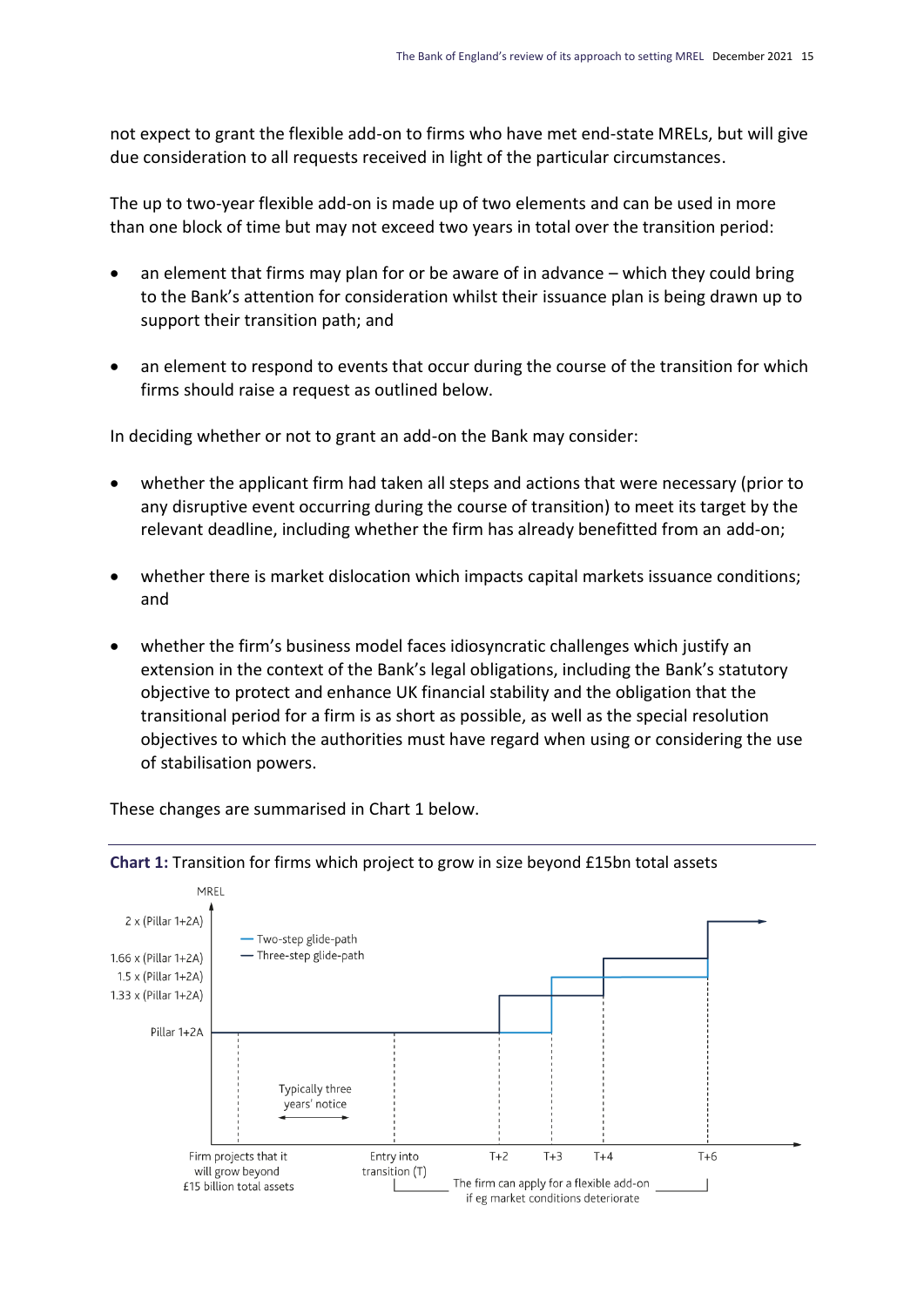## <span id="page-18-0"></span>**Case-by-case assessment**

This document and the revised Statement of Policy relate to the Bank's general approach to setting MREL, and in particular how firms transition to meeting their end-state MREL. The Bank's general approach may need to take account of the circumstances of particular cases, reflecting the fact that MREL is an institution-specific requirement. For example, the Bank reserves the right, on an institution-specific basis, to set an earlier compliance date during the transition period for interim MRELs and/or end-state MRELs greater than capital requirements. For example where the Bank has concerns about the resolvability of a group or firm, or set a shorter notice period to T, if the firm is unable to provide the Bank with sufficient notice of when they expect to exceed the total assets or transactional accounts thresholds or in other exceptional circumstances. Once firms have met their end-state MRELs the Bank will continue to review regularly, and monitor their compliance with, their MRELs on an individual, case-by-case basis.

## <span id="page-18-1"></span>**Calibration**

As set out in the CP, after consideration, the Bank is not changing the basic calibration framework for MREL. MREL is key to achieving credible resolution and thereby the continuity of critical functions to the economy, reducing the social costs of firm failure. The calibration is designed to ensure firms have sufficient loss absorbing capacity (LAC) to support this. In concluding that changes would not be appropriate, we have re-examined how the MREL regime contributes to building up-front confidence that firms will have sufficient LAC.

Whereas the prudential regime is designed to reduce the probability of firm failure, the resolution regime is primarily a backstop focused on reducing the impact of failure. The MREL framework is therefore necessarily based on the assumption that a firm has failed, entered resolution, and so requires LAC sufficient to deliver continuity in a bail-in.

The Bank's approach as resolution authority is to avoid acting as a 'shadow supervisor' in setting MREL, for example by substituting its own judgement for that of the PRA. The MREL set by the Bank is therefore a function of:

- With respect to the loss absorption amount: the PRA's judgement on a firm's asset quality in its supervisory review that informs setting minimum capital requirements; and
- With respect to the recapitalisation amount: the PRA's judgement on the amount required to continue to authorise a firm in resolution with a level of capital that commands market confidence.

The current PRA risk appetite for continuing authorisation of firms immediately following resolution is based on minimum capital requirements as described in the FPC's December 2019 Financial Stability Report:

Minimum capital requirements aim to ensure that banks can continue to operate, even after a stress, with an adequate layer of capital to protect depositors, maintain the confidence of markets and enable an orderly failure without losses to the taxpayer.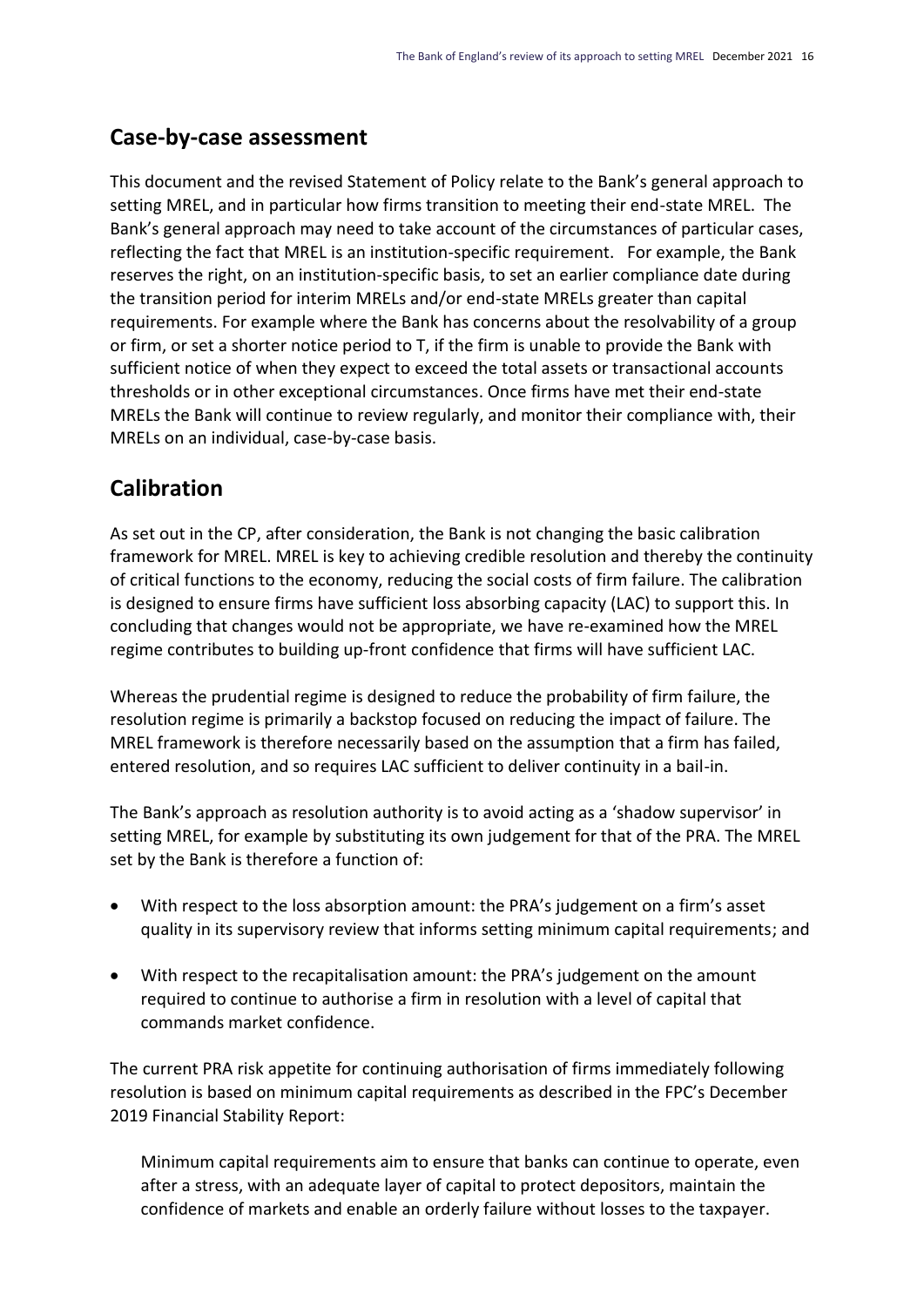When a bank does not have sufficient loss-absorbing capacity to meet these requirements, the PRA may judge it to have breached its 'Threshold Conditions'… Once minimum capital requirements have absorbed the losses made by a failed bank, the recapitalisation element of MREL is used to build the capital base of a resolved bank, so that it meets Threshold Conditions.

Since the publication of the Bank's CP, the FPC has finalised its direction to the PRA to implement (among other things) a minimum leverage ratio requirement for major UK firms and firms with significant non-UK assets, as set out in the FPC and PRA document 'The UK leverage ratio framework'.<sup>24</sup> For all other firms (including smaller firms), the PRA intends to set a revised supervisory expectation from 1 January 2022. As observed in 'Consultations by the FPC and PRA on changes to the UK leverage ratio framework'),<sup>25</sup> applying a supervisory expectation instead of a minimum requirement provides a more proportionate tool to mitigate the risk of excessive leverage for these firms. Importantly, in the PRA Supervisory Statement SS45/15 on The UK Leverage Ratio Framework,<sup>26</sup> effective from 1 January 2022, the PRA stated that there would be no automatic consequences for a firm that does not meet the leverage ratio supervisory expectation and that the expectation would not need to be met immediately following resolution.

MREL is set with reference to regulatory requirements, not supervisory expectations, and the Bank, as resolution authority, has confirmed to the PRA that it does not intend to propose changing this approach.

## <span id="page-19-0"></span>**Would changing the FSCS funding model enable a change to MREL policy?**

The FSCS is the UK's deposit guarantee scheme. It is currently funded in the main by annual levies on the banking industry (see Box 2). Some respondents to the CP suggested the FSCS could be 'pre-funded', as a better way to protect public funds in the event of a bank or building society insolvency. That is, levy-payers would be required to make a contribution to a centrally managed fund that would be built up to a certain level over a number of years and then replenished as necessary. In this way, the potential demand from the FSCS for an unexpected high levy or a loan from the National Loans Fund could be reduced. The Bank has considered these suggestions in finalising its revised MREL policy.

Pre-funding the FSCS would require legal changes and, given HM Treasury is responsible for designing the statutory framework within which the FSCS operates, this would be a matter for HM Treasury to consider. However, the Bank considers that – taking account of all factors relevant to determining the resolution strategy of a firm, including its special resolution objectives (see Figure 1) – it is unlikely that introduction of pre-funding for the FSCS would materially alter the Bank's judgment on which firms need to have a stabilisation powers resolution strategy and, therefore, be set an MREL in excess of minimum capital requirements.

<sup>24</sup> PS21/21 - The UK leverage ratio framework - [the Leverage Review Response and](https://www.bankofengland.co.uk/-/media/boe/files/prudential-regulation/policy-statement/2021/october/ps2121.pdf?la=en&hash=ADB151C29ECD1417EC6CD0BBFF8A3D2193EF7FB5) Policy Statement, October 2021

<sup>&</sup>lt;sup>25</sup> CP14/21 - Consultations by the FPC and PRA [on changes to the UK leverage ratio framework, June 2021](https://www.bankofengland.co.uk/-/media/boe/files/prudential-regulation/consultation-paper/2021/june/cp1421.pdf?la=en&hash=B878D85FFC2CD5B98870EFF8F26214027C5E3D6C)

<sup>26</sup> SS45/15 - [The UK leverage ratio framework, October 2021.](https://www.bankofengland.co.uk/-/media/boe/files/prudential-regulation/supervisory-statement/2021/ss4515-oct-2021.pdf?la=en&hash=8E35B37C5108C0244AE5DAC2530D0CD9834977E7)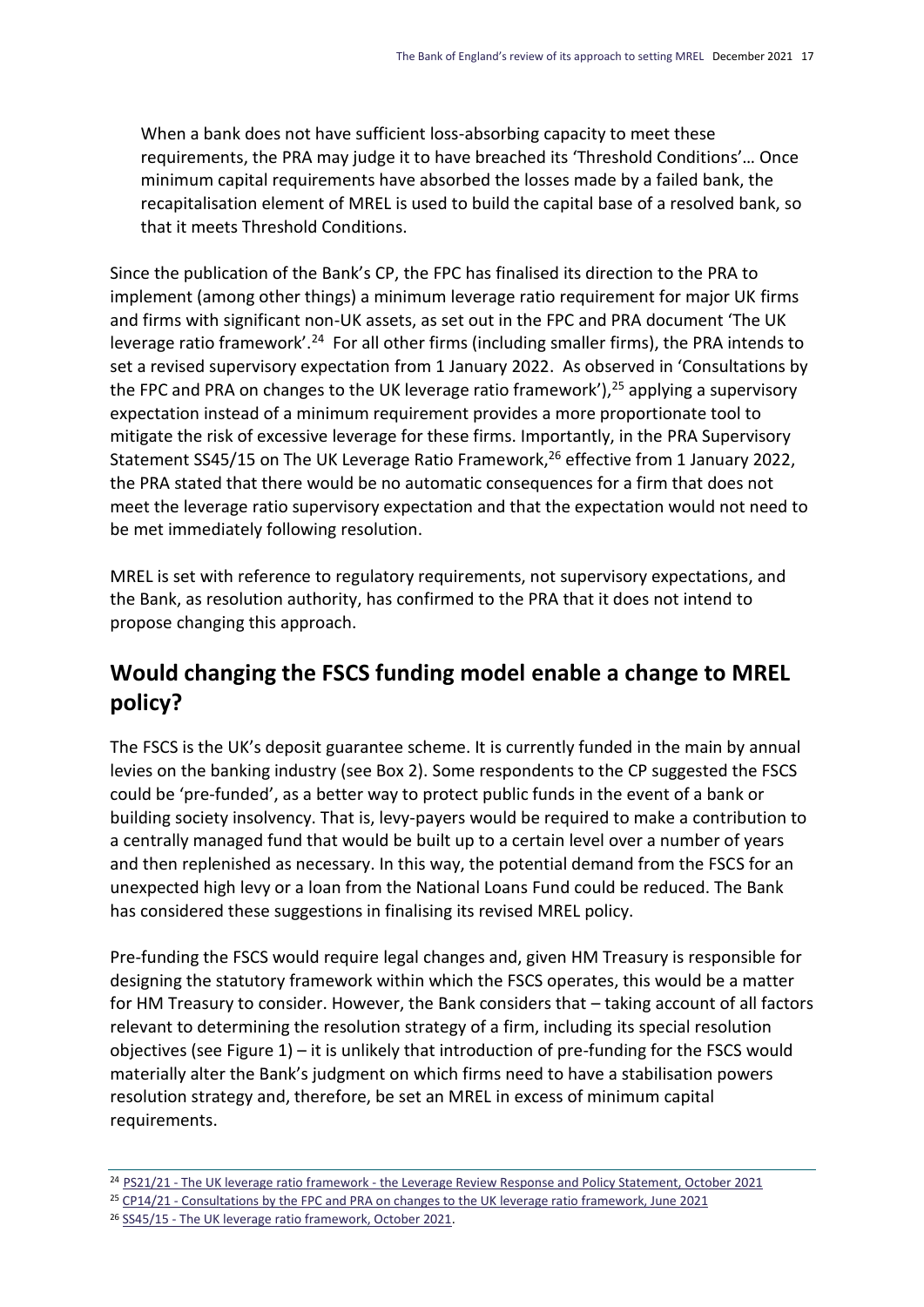Pre-funding, whatever its size, would not change the exposure of uncovered or ineligible depositors to loss in the event of a bank or building society failure, or enable banking services and critical functions to continue through insolvency. Compared to a stabilisation power resolution strategy, it would also not provide enhanced mitigation against potential contagion and instability within the financial sector or guard against a potential loss in confidence in bank deposits resulting from a bank insolvency.

Pre-funding might reduce risks to public funds but, in practice, these risks would not be eliminated in the event of a bank insolvency. Any pre-fund of material size would take a considerable amount of time to build up, and may not – even once its target level is reached – be sufficient to fully cover the pay out of all of a mid-tier firm's eligible deposits.

Importantly, the advance contributions to the pre-fund would reduce levy-payers' retained earnings, and therefore capital (all else equal). This means that there would be less capital to support lending to the real economy and to absorb losses, potentially reducing banking sector resilience. Particularly in the years that the fund is being built up, there would be increased burden on levy-payers: depending on how the levies were allocated, this could be a barrier to entry or growth within the sector. The fund would also require professional management, which would come at a cost.

The Bank has not considered the pre-funding suggestion beyond its impact on the firms and issues considered in the MREL Review, and the drawbacks identified do not necessarily apply to alternative potential models of FSCS funding.

### <span id="page-20-0"></span>**Box 2: The Financial Services Compensation Scheme**

#### **Who is protected by the FSCS?**

The Financial Services Compensation Scheme (the FSCS) is the UK's statutory scheme for compensating customers of certain failed financial services firms; stepping in to protect consumers when certain authorised financial services firms can't pay claims against them.

Eligible customer deposits held by banks, building societies and credit unions in UK establishments (hereafter 'firms') that are authorised by the PRA are protected by the FSCS up to £85,000 per customer.<sup>27</sup> Deposits covered in this way include, for example, eligible deposits in current accounts and savings accounts. Deposits made by certain institutions, such as financial institutions and large public authorities, are not eligible to

<sup>&</sup>lt;sup>27</sup> A PRA-authorised firm may own several banking and building society brands. This means that anyone who has deposits in more than one account under a single brand, or multiple accounts under different brands owned by a single firm, is only protected up to a total of £85,000 across all these accounts. Joint accounts receive protection of £170,000, £85,000 per depositor. There is temporary deposit protection for up to 6 months above the £85,000 limit for certain types of deposits classified as temporary high balances, such as the proceeds from private property sales. Protection will be up to £1 million in most cases.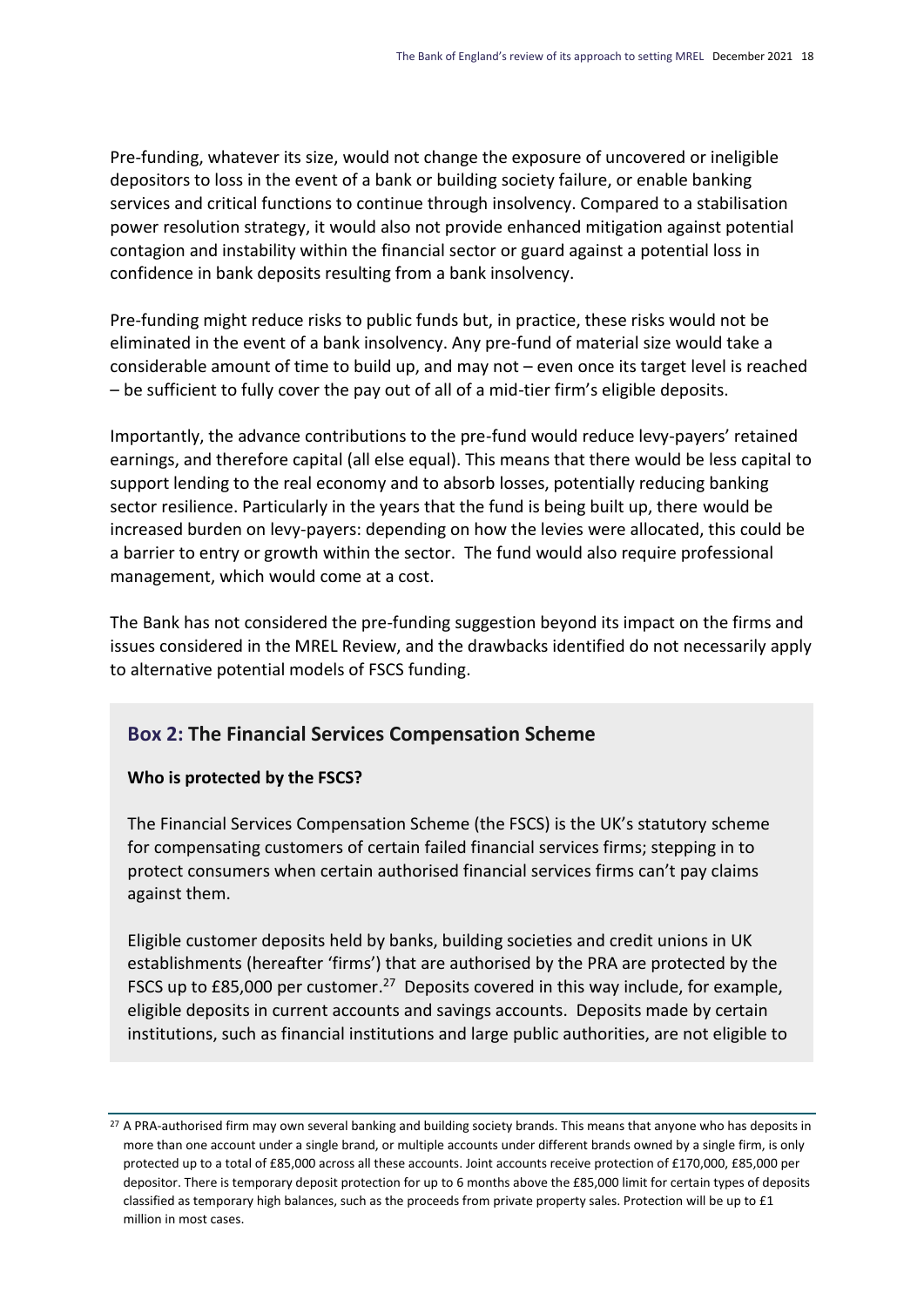be covered.<sup>28</sup> The PRA is responsible for oversight of, and rules relating to, the FSCS in respect of deposit protection.

More information about the FSCS, including information about FSCS protection in other sectors, is available [here.](https://www.fscs.org.uk/what-we-cover/)

#### **How is an FSCS payout funded?**

If a firm fails and enters an insolvency procedure (because, for example, it does not meet the public interest test for entry into the special resolution regime) the FSCS may effect a payout of eligible deposits.

The FSCS will seek to recoup costs from the rest of the banking industry through levies. Levies on the deposit-taking sector are currently limited to a maximum of £1.5bn per year set by PRA rules, and the actual amount of levies are set by the FSCS annually based on the FSCS's estimate of any compensation costs (taking into account likely recoveries) for that year. It also has access to a commercial borrowing facility of up to £1.5bn.

The FSCS may also under certain circumstances request from HM Treasury a loan from the National Loans Fund, such as if the demands on the FSCS exceed the amount of financial resources immediately available to it. Any such loan (and any interest on that loan) would then be repaid from levies on the industry and available recoveries from the failed firm.

The FSCS will ultimately seek to recover the costs incurred in a depositor payout from the insolvent estate of the firm concerned – a process which could take several years to complete. However, because the FSCS is a "super-preferred" creditor, it is amongst the first in line entitled to make recoveries.

## <span id="page-21-0"></span>**Impact of proposals on existing mid-tier firms currently in scope of MREL in excess of minimum capital requirements**

The deadline of 1 January 2023 (for those firms subject to it), to achieve the three resolvability outcomes under the Resolvability Assessment Framework remains in place.

Other than the option to apply for a flexible add-on, the changes to the glide-path will not directly affect the requirements for transitioning firms which have already been set indicative or actual interim or end-state MRELs in excess of minimum capital requirements. For these firms, interim and end-state MRELs will continue to be set without reference to the modified approach described in this statement. The Bank will consider the timing of the interim and end-state requirements for these firms, in light of the introduction of the sixyear glide-path for firms newly growing beyond the thresholds. The Bank intends to disclose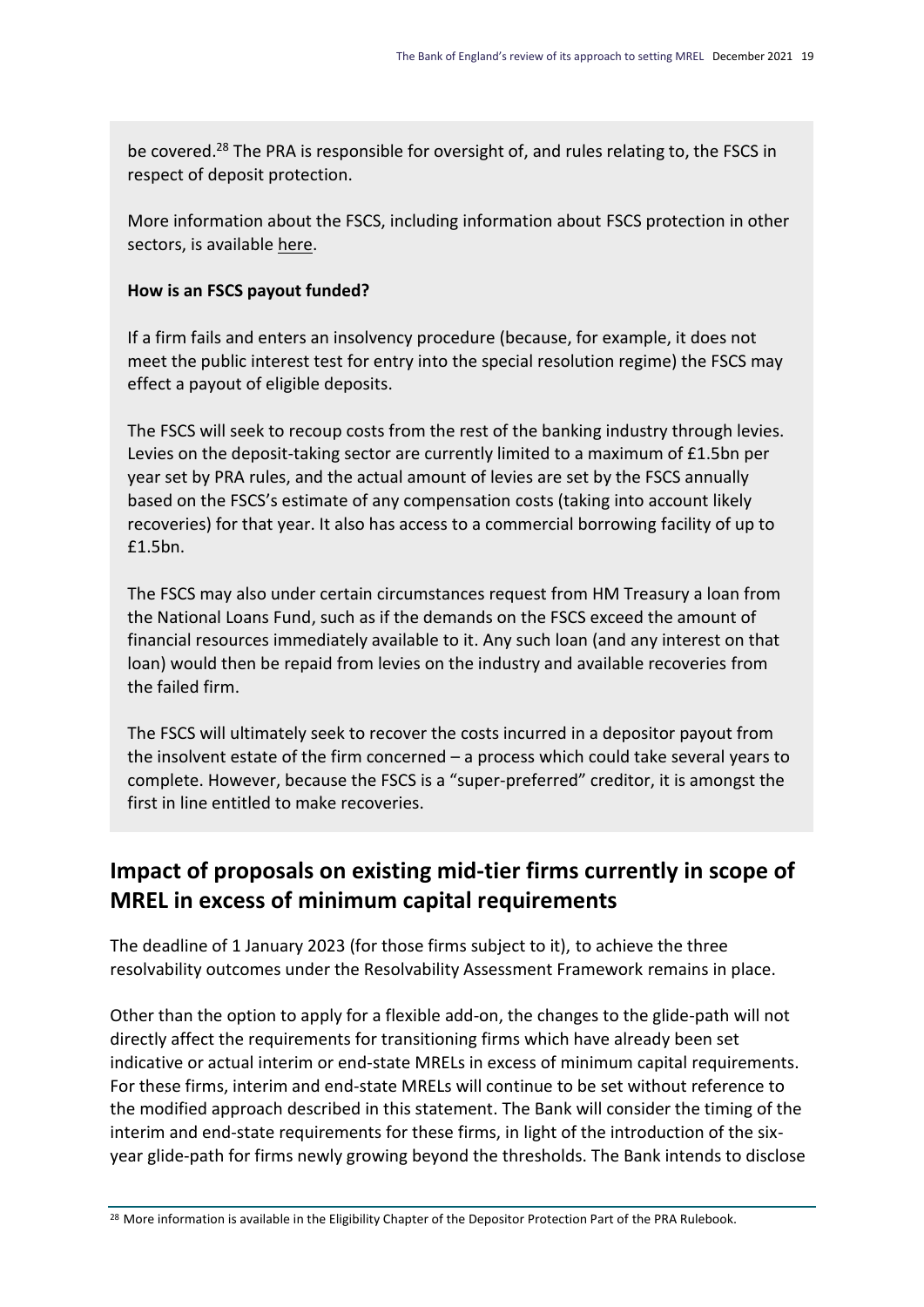those firms' indicative and binding interim and end-state MRELs (including their timing) before the end of 2021.

Two respondents requested clarity on whether the 36-month transitional period to meet higher MRELs mentioned in the Bank's May 2020 statement would continue to apply, for example where firms which are not currently subject to a leverage-based capital requirement subsequently become subject to one resulting in a higher MREL.

The Bank confirms that the 36-month transitional period was intended to apply to a firm only if its MREL were to change materially as a result of changes to the scope of the UK leverage ratio framework following the outcome of the FPC and PRA's 2021 Leverage Ratio Review. It was not intended to apply to firms that 'grow in to leverage requirements'. The May 2020 statement on the Bank's website has been updated.<sup>29</sup>

However, as set out in the revised Statement of Policy, the Bank will continue to have discretion to set a further transitional MREL, if a firm so requests, for example to account for a change in regulatory requirements that affects MREL. In considering such a request, the Bank will take into account its broader financial stability objectives and public law duties including the legal requirement to keep the transition as short as possible.

## <span id="page-22-0"></span>**Changes to the Bank's approach to MREL eligibility**

In the CP the Bank reminded firms to consider whether having non-CET1 own funds instruments that do not meet the MREL eligibility criteria, as set out in Section 5 of the MREL Statement of Policy, could create difficulties for resolution.

The Bank also considered the MREL eligibility of non-CET1 own funds instruments issued from non-resolution entity subsidiaries to holders outside the group. The Financial Stability Board (FSB)'s TLAC standard provides that these instruments should not count towards external or internal TLAC from 1 January 2022. In 2018, the Bank indicated that the existence from 1 January 2022 of outstanding instruments that meet these criteria, and that are counted as MREL, may lead the Bank to set higher end-state MREL to compensate for those issuances.

In view of the challenges to resolvability presented by such instruments, the Bank is now confirming that, from 1 January 2022, non-CET1 own funds instruments issued from nonresolution entity UK subsidiaries to holders outside the group will in general no longer be eligible to count towards external or internal MREL.

The Bank will assess major UK firms' ability to achieve the three resolvability outcomes set out in the Bank's Statement of Policy on its Approach to Assessing Resolvability<sup>30</sup> during the first Resolvability Assessment Framework cycle. This will include how firms have assessed

<sup>29</sup> Please see [https://www.bankofengland.co.uk/news/2020/may/statement-by-the-bank-of-england-and-pra-on](https://www.bankofengland.co.uk/news/2020/may/statement-by-the-bank-of-england-and-pra-on-resolution-measures-and-covid-19)[resolution-measures-and-covid-19](https://www.bankofengland.co.uk/news/2020/may/statement-by-the-bank-of-england-and-pra-on-resolution-measures-and-covid-19). The Bank's statement of December 2020 has also been updated. Please see [https://www.bankofengland.co.uk/news/2020/december/boe-statement-on-mrel-and-resolvability-deadlines.](https://www.bankofengland.co.uk/news/2020/december/boe-statement-on-mrel-and-resolvability-deadlines) <sup>30</sup> [The Bank of England's Approach to Assessing Resolvability](https://www.bankofengland.co.uk/paper/2019/the-boes-approach-to-assessing-resolvability)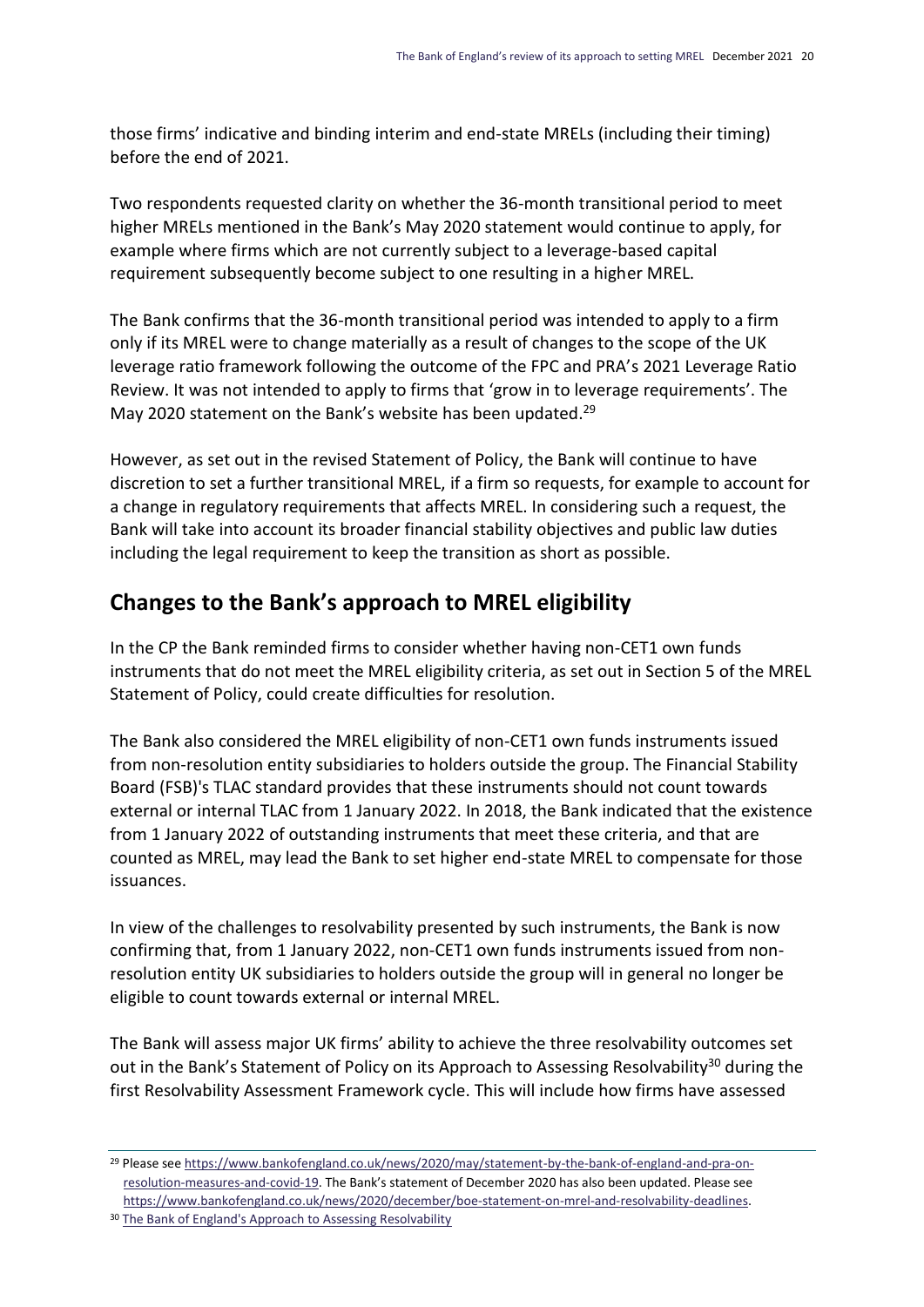risks to their resolvability posed by legacy capital instruments and any mitigating actions that firms have taken or propose to take.

Feedback to the CP suggested that the timing of the introduction of the revised policy on eligibility may give rise to specific difficulties for certain firms. In order to ensure appropriate proportionality, the Bank may, on firms' request, make temporary, time-limited adjustments as to how or when this policy change is implemented with respect to individual firms where to do so would not materially affect the overall amount of loss absorbing and recapitalisation capacity available in resolution.

## <span id="page-23-0"></span>**The Bank's approach to intragroup MREL distribution**

The Bank confirms that, as set out in the CP, it will leave its policy on intragroup MREL distribution unchanged. Consequently, only minimal changes are being made to the following sections of the MREL Statement of Policy:

Section 6 – MREL in the context of groups;

Section 7 – Internal MREL; and

Section 8 – Internal MREL instrument eligibility (except paragraph 8.6).

The Bank's policy on intragroup MREL distribution, including the sections listed above, was updated in June 2018. The Bank is continuing to work with overseas authorities to enhance cross-border resolvability to strengthen the effectiveness of Single-Point of Entry (SPE) resolution strategies. The Bank may consider its policy on intragroup MREL distribution in light of any progress in international engagement.

#### <span id="page-23-1"></span>**Impact assessment**

The Bank first published a detailed impact assessment of its approach to setting MREL in 2015,<sup>31</sup> which was subsequently updated in 2017.<sup>32</sup> The Bank considers that the impact of its MREL policy would not fundamentally change as a result of its implementation of the revised approach set out in this document, compared to its assessments in 2015 and 2017. In particular the annual gross benefits associated with MREL, whilst difficult to quantify precisely and dependent on assumptions, are likely to continue to exceed the estimated macroeconomic costs of MREL by a considerable margin. In 2017, the Bank estimated that annual gross benefits associated with MREL were likely to be within a range from 0.3% to 0.9% of annual GDP, while macroeconomic costs of MREL were assessed to be around 0.02% of GDP.

Some respondents to the CP have pointed out that issuing additional loss-absorbing capacity comes at a considerable cost for them and limits their ability to lend further. The Bank acknowledges that the cost of MREL depends on market conditions and mid-tier firms may

<sup>31</sup> [Bank of England \(2018\), 'The Bank of England's approach to setting a m](https://www.bankofengland.co.uk/-/media/boe/files/paper/2018/statement-of-policy-boes-approach-to-setting-mrel-2018.pdf?la=en&hash=BC4499AF9CF063A3D8024BE5C050CB1F39E2EBC1)inimum requirement for own funds and eligible [liabilities \(MREL\)', June 2018](https://www.bankofengland.co.uk/-/media/boe/files/paper/2018/statement-of-policy-boes-approach-to-setting-mrel-2018.pdf?la=en&hash=BC4499AF9CF063A3D8024BE5C050CB1F39E2EBC1)

<sup>32</sup> Bank of England (2017), 'Internal MREL – the Bank of England's approach to setting a minimum requirement for own [funds and eligible liabilities \(MREL\) within groups, and further issues](https://www.bankofengland.co.uk/-/media/boe/files/financial-stability/resolution/internal-mrel-consultation-october-2017.pdf) – Consultation on a proposed updated Statement of [Policy', October 2017](https://www.bankofengland.co.uk/-/media/boe/files/financial-stability/resolution/internal-mrel-consultation-october-2017.pdf)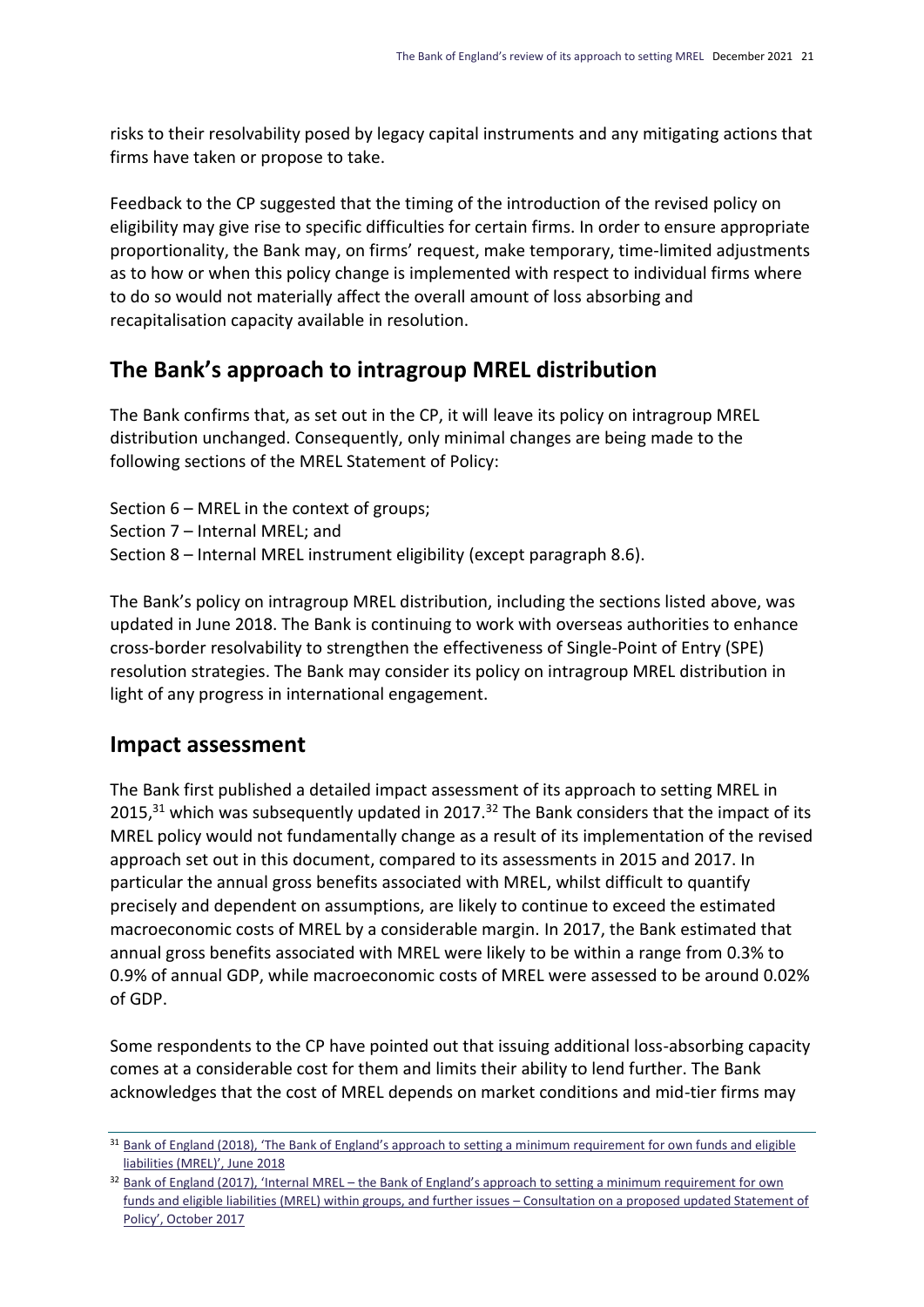face different challenges from large banks. Nevertheless, mid-tier firms have issued c.£3.2bn of MREL-eligible debt since 2018 and most have successfully issued MREL eligible liabilities with a coupon in the range of 1.5% to 3.0% in the last four years. By comparison, UK G-SIBs and D-SIBs have issued such liabilities with coupons in the range of 1.0% to 3.0%. Additionally, we estimate that issuing Additional Tier 1, Tier 2 and Eligible Liabilities instruments had a yearly cost of £30m-£40m per year for mid-tier firms, which is likely to be outweighed by the benefits associated with MREL.

Notwithstanding this, having considered the challenges outlined above faced by mid-tier firms issuing MREL, as well as the responses to the CP, the Bank is making changes that would facilitate growth into MREL. Firms newly coming in scope of MREL exceeding capital requirements will benefit from a six-year stepped glide-path. This proposal would not reduce mid-tier firms' end-state MRELs and, therefore, the Bank continues to estimate that the marginal cost to existing mid-tier firms of holding end-state MREL resources will be approximately £270m (2.3% of CET1).<sup>33</sup> All mid-tier firms may request a flexible add-on of a maximum of two additional years of transition time, should they need more time to reach their end-state MRELs.

Following respondents' feedback to the CP, the Bank is also introducing a two-step glidepath, as an alternative to the three step glide-path set out in the CP, to allow for more flexibility for growing firms. In particular, this is intended to address concerns that a threestep glide-path may, in some cases, require firms to issue sub-optimal amounts of MREL, which may come at a higher cost for them.

## <span id="page-24-0"></span>**Consultation with HM Treasury**

In line with the Memorandum of Understanding between the Bank and HM Treasury on Resolution Planning and Financial Crisis Management, HM Treasury has sole responsibility for any decision involving public funds.<sup>34</sup> In producing this Policy Statement the Bank has consulted HM Treasury. HM Treasury supports the Bank's revised approach to setting resolution strategies in the public interest, including the forward-looking total assets threshold above which the Bank would expect to consider setting a bail-in strategy. HM Treasury considers that the Bank's proposed changes to the framework for setting MREL should ensure that the Bank's MREL policy, including the calibration of end-state MREL, continues to provide an appropriate degree of protection of public funds while ensuring a proportionate approach for growing firms.

<sup>33</sup> This cost analysis depends on the counterfactual – how much own funds and eligible liabilities would firms hold in any event, if they were not subject to MREL in excess of minimum capital requirements. The costs may also vary between firms. Various regulatory factors, such as for example the Net Stable Funding Ratio (NSFR), and market-based factors (including the need to be resilient relative to large peers) may mean that firms would retain at least some additional MREL resources even if not required to do so by the Bank.

<sup>&</sup>lt;sup>34</sup> [Memorandum of understanding on resolution planning and financial crisis management,](https://www.bankofengland.co.uk/-/media/boe/files/memoranda-of-understanding/resolution-planning-and-financial-crisis-management.pdf) October 2017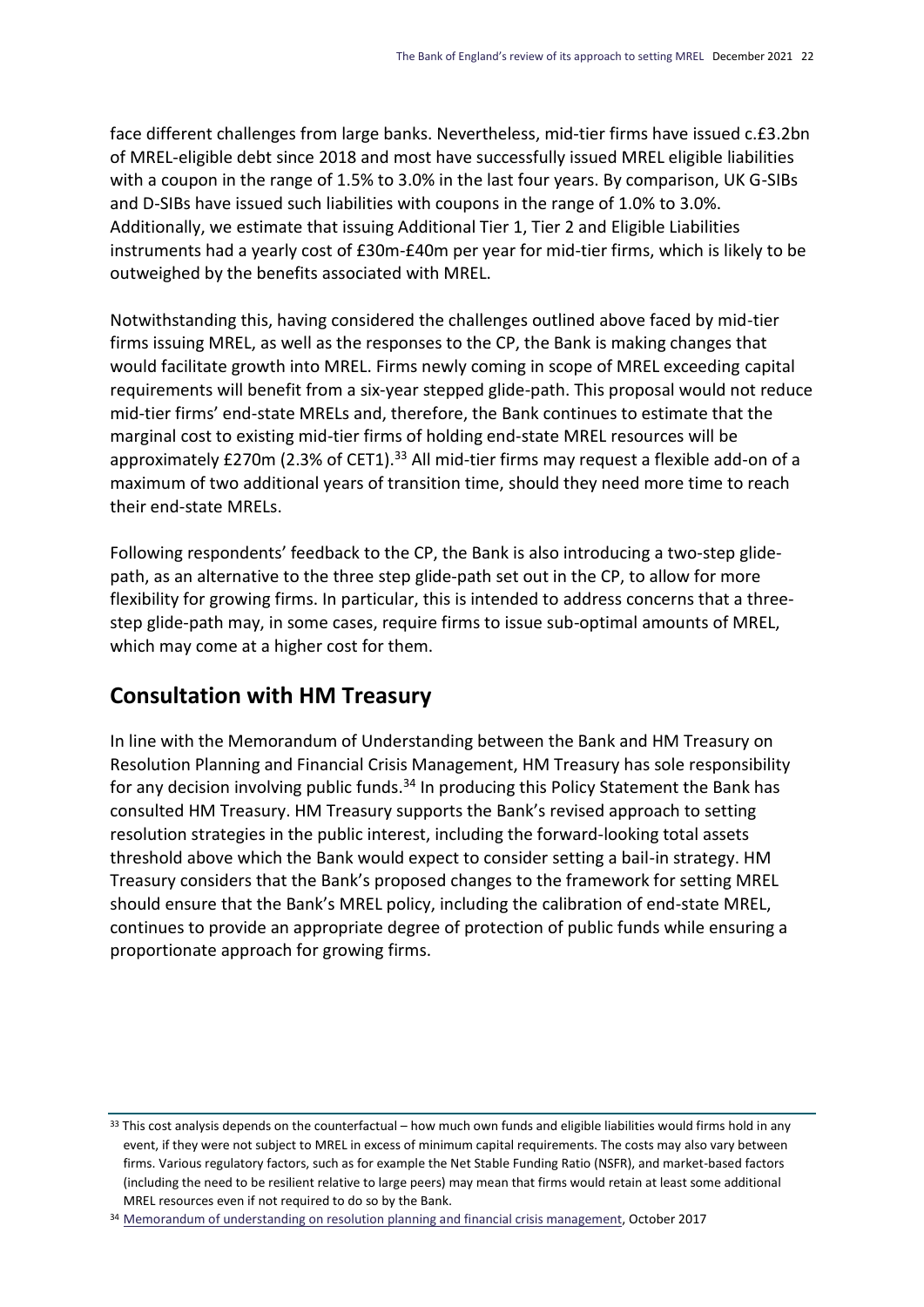# <span id="page-25-0"></span>Feedback on the Bank's July 2021 consultation

## <span id="page-25-1"></span>**Background**

In July 2021, the Bank published its CP as the second stage of the MREL review. The CP included a summary of the feedback received on the DP. The Bank received twenty formal responses, including from banks, building societies, industry associations, and advisory firms as well as extensive ad hoc engagement. The Bank would like to thank all respondents for their detailed and considered responses and active engagement in the consultation period. This section discusses the key themes from responses, and explains how the Bank has reflected the feedback in the Bank's revised policy.

Respondents to the CP provided feedback on the calibration of MREL, resolution strategy thresholds, instrument eligibility, and the application of MRELs within banking groups. Many respondents focused on the impact of MREL on mid-tier firms' growth and ability to compete with larger firms, with some arguing that MREL discourages mid-tiers from growing thus curtailing the supply of credit to the economy. To address these impacts, some respondents suggested that the calibration of MREL should be reduced for small, growing firms. Others proposed that the stepped glide-path be amended to account for the market constraints that mid-tier banks may face when issuing MREL resources. Questions were also raised about the criteria that the Bank will consider for granting a flexible add-on.

Other areas of focus included the Bank's work on alternative processes for reducing disruption to transactional accounts in an insolvency, with some respondents proposing that changes be made to the FSCS to deliver this outcome. Respondents also commented, amongst other things, on the complexity of the MREL framework and raised questions about MREL eligibility and MREL reporting. These points, and the Bank's responses to these points, are detailed below.

The Bank's revised policy reflects the Bank's careful consideration of respondents' feedback, as well as discussions with the PRA, the FCA, HM Treasury and the FSCS. The policy changes aim to strike a balance between addressing respondents' concerns and other stakeholder views, while still meeting the Bank's legal obligations. These include the Bank's statutory objective to protect and enhance UK financial stability, as well as the statutory objectives of the UK's special resolution regime to which the authorities must have regard when using or considering the use of stabilisation powers.

## <span id="page-25-2"></span>**Feedback**

#### **Calibration**

The CP set out that the calibration of MREL is dependent on whether the preferred resolution strategy for a firm is modified insolvency (insolvency), partial transfer or bail-in.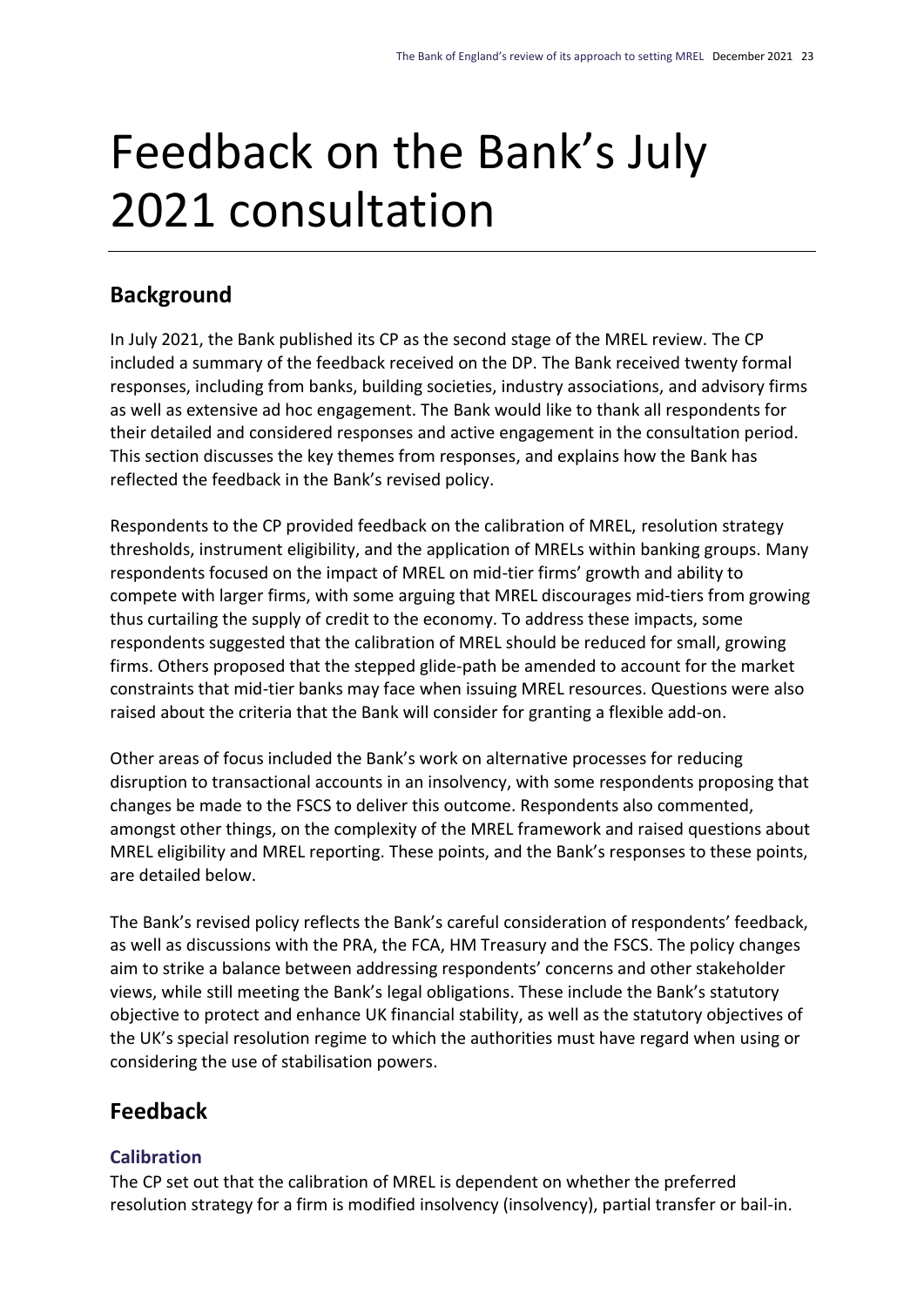For firms with an insolvency resolution strategy, MREL is set at a level equal to minimum capital requirements. For mid-tier firms with a bail-in or partial transfer strategy, MREL is set at a level equal to twice their minimum capital requirements.<sup>35</sup>

Several respondents suggested that MREL should be reduced for small, growing firms. This suggestion was also made by some respondents to the DP.

The Bank considers that the calibration of the amount of end-state MREL remains appropriate. MREL needs to be sufficient to absorb losses and recapitalise the continuing business, in order to allow for an orderly and successful restructuring. The current calibration is designed to ensure that firms have the resources to support this.

#### **The stepped glide-path**

Two respondents commented that the fixed steps of the proposed glide-path would force firms in the transition to issue debt at T+2 that is sub-benchmark in size.

In response, the Bank has included in the revised policy an option to set, at its discretion and on an institution-specific basis, either a three-step glide-path with steps after two years and four years as proposed in the CP, or a two-step glide-path with MREL (in addition to minimum capital requirements) at 50% at T+3 and 100% at T+6. This is intended to support firms in looking to access the market less frequently but for larger, and therefore more economic, issuance amounts, while leaving the overall level of risk to the Bank's statutory objectives approximately unchanged in that the increased risk in Year 3 would be offset by decreased risk in Year 4.

#### **The flexible add-on**

Several respondents requested more clarity regarding the criteria the Bank will consider when granting the flexible add-on. The Bank can confirm that firms set an external MREL in excess of minimum capital requirements will be able to apply for a 'flexible add-on' of up to a further two years should market conditions or other circumstances warrant an extension. Granting any add-on will be at the Bank's discretion acting in accordance with its legal obligations, including the obligation that the transitional period for a firm is as short as possible.

A few respondents noted that firms with evolving business models may meet end-state MREL and subsequently fall below it because of an increase in risk weighted assets or expenditure of capital. Other respondents said that they could face difficulties refinancing eligible liabilities in the market in adverse market circumstances and asked for greater flexibility while growing into MREL.

In response to these comments, the Bank is clarifying that, whilst it does not generally expect to grant the add-on to firms that have already met their end-state MRELs, this remains a firm-specific decision. Firms that consider that their circumstances make them eligible for an add-on should discuss this with the Bank.

<sup>&</sup>lt;sup>35</sup> This may be adjusted for partial transfer to reflect the firm's resolution strategy.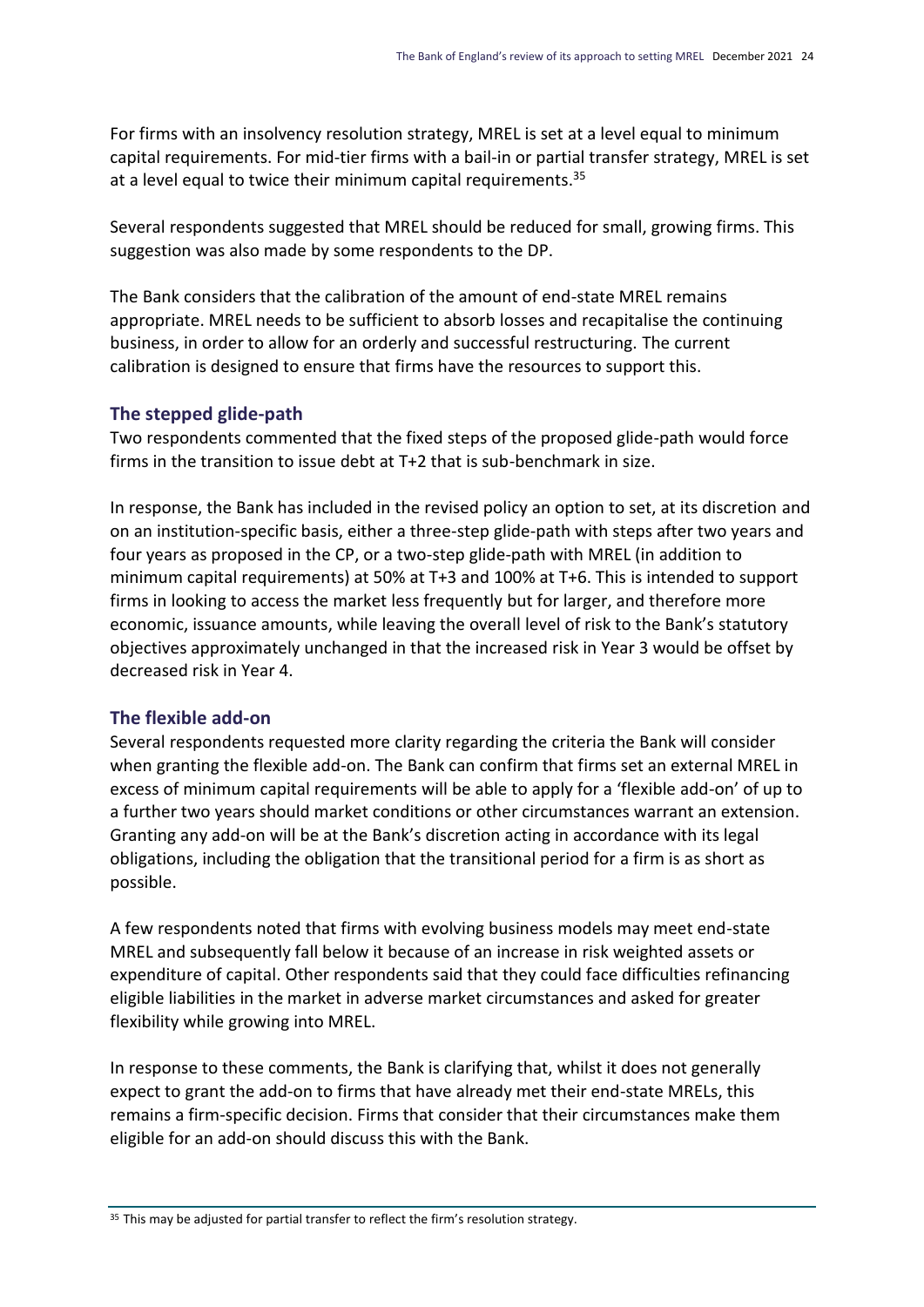Some respondents also pointed out that disclosure obligations applying to them may dissuade them from applying for an add-on, should their circumstances warrant it. The Bank notes the respondents' concerns, but believes that the add-on may still be beneficial for firms in certain circumstances. The Bank is therefore not proposing to change the approach set out in the CP.

#### **Further transitional MRELs**

Two respondents requested clarity on whether the 36-month transitional period to meet higher MRELs mentioned in the Bank's May 2020 statement would continue to apply, for example where firms which are not currently subject to a leverage-based capital requirement subsequently become subject to one resulting in a higher MREL.

In response, the Bank confirms that the 36-month transitional period referred to in the Bank's May 2020 notice was intended to apply to a firm only if its MREL were to change materially as a result of changes to the scope of the UK leverage ratio framework following the outcome of the FPC and PRA's 2021 Leverage Ratio Review. It was not intended to apply to firms that 'grow in to leverage requirements'. The May 2020 statement on the Bank's website has been updated. However, as set out in the revised Statement of Policy, the Bank will continue to have discretion to set a further transitional MREL, including the appropriate transitional period, if a firm so requests, for example to account for adverse market circumstances. In considering such a request, the Bank will take into account its broader financial stability objectives and public law duties including the legal requirement to keep the transition as short as possible.

#### **The impact of MREL on competition and lending**

Several respondents argued that the Bank's approach to setting MREL results in a competitive disadvantage for mid-tier firms. The CP respondents argued that the current MREL framework discourages the growth aspirations of these firms and has an impact on the supply of credit they provide to the economy. A number of respondents highlighted an EY study that estimates that MREL results in foregone lending profitability for mid-tier firms.<sup>36</sup> Several respondents noted the potential increase in MREL when moving to a partial transfer or bail-in strategy and others requested a longer transition period to give growing firms sufficient time to establish themselves in the debt market and address future refinancing risk.

The Bank's final policy takes into account some of the challenges faced by mid-tier firms. For example, the final policy provides for a longer transition period to meet MREL, more flexibility on that transition period, and a lengthy period of notice (ordinarily three years) as to when firms become subject to MREL. The Bank has set out further information on the rationale for these changes in chapter 2 of this document.

#### **Competition objective**

One respondent suggested that the Bank, as resolution authority, should have a competition objective for consistency with the PRA's secondary competition objective. This suggestion was also made by some respondents to the DP.

<sup>36</sup> https://www.ey.com/en\_uk/banking-capital-markets/how-mid-tier-banks-could-be-impacted-by-new-safety-rules.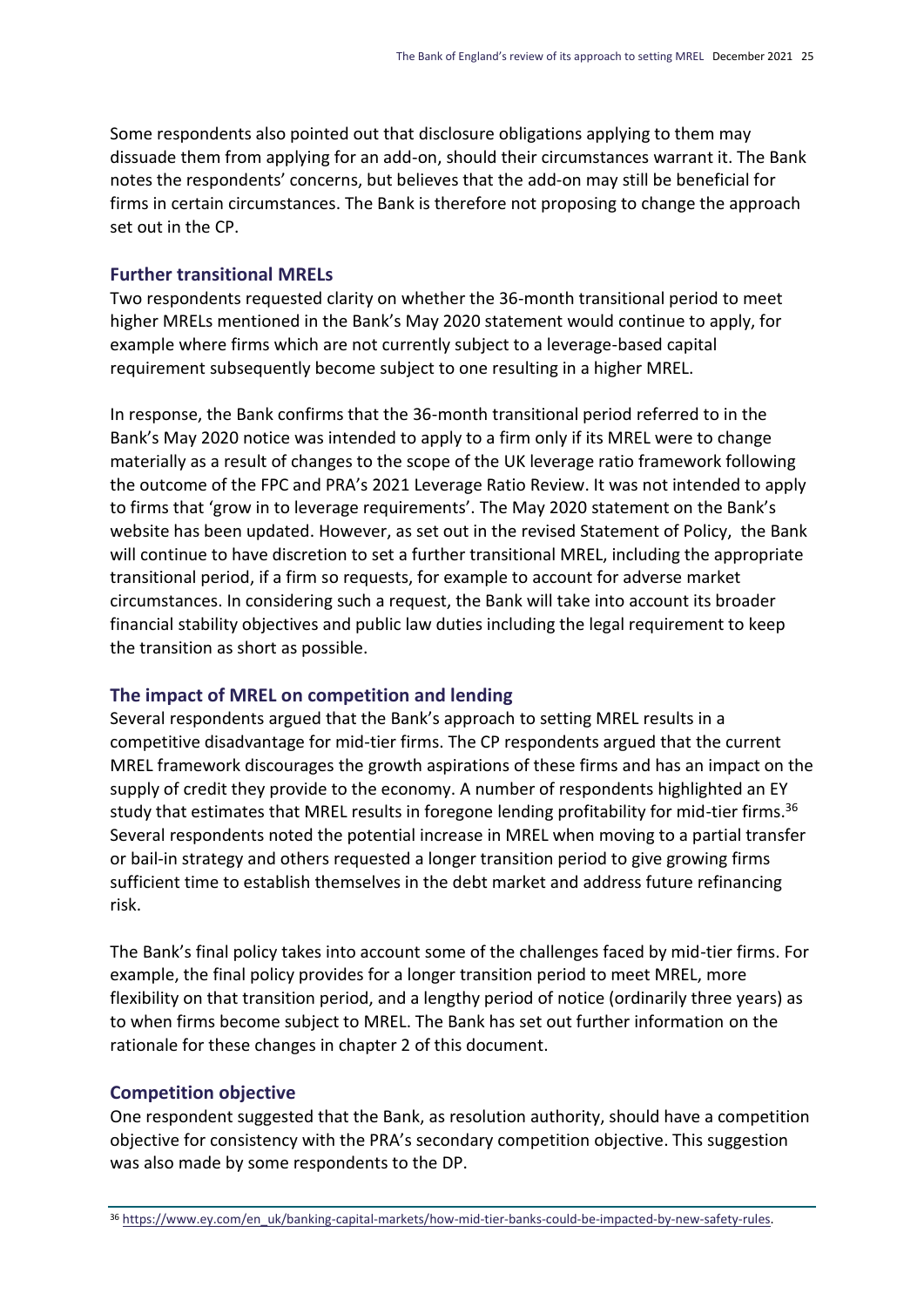The statutory objectives of the UK's special resolution regime are set out in the Banking Act in the form of the special resolution objectives. The PRA's general objectives are set out in the Financial Services and Markets Act 2000, including a secondary objective to facilitate effective competition in the markets for services provided by PRA-authorised firms in carrying out regulated activities. As a public authority the Bank is also under general public law duties governing the actions of public bodies. The UK resolution framework is set up by legislation to ensure full engagement between the Bank and PRA, at key stages of an individual firm's life cycle, including in the determination of its MREL.<sup>37</sup> Impacts on competition are therefore considered in the Bank's assessment of the proportionality of its proposals and the Bank aims to ensure that the policy benefits derived from the requirements it sets are proportionate to the costs or burden placed on firms.

Any changes to the statutory framework governing the Bank as a resolution authority would be a matter for HM Government and Parliament to consider, and as such would be outside the scope of the Bank's MREL Review.

#### **Streamlining the MREL framework**

Respondents raised concerns that the interaction of various requirements set out across UK CRR, the MREL Statement of Policy and PRA supervisory statements creates inconsistency and confusion that needs to be addressed. The Bank does not consider it to be feasible at this time to achieve significant streamlining of the MREL framework purely through changes to the Statement of Policy because of dependencies on other legal texts. However, the Bank will consider opportunities that may arise for streamlining in future through, among other changes, further amendments to the Statement of Policy

One respondent commented that the PRA's recent decision to consider allowing firms to apply for the application of the leverage ratio at an individual level to be replaced with a sub-consolidated requirement where a firm has subsidiaries that can be consolidated, <sup>38</sup> should be extended to MREL. The Bank notes that its MREL calibration generally mirrors capital requirements set by the PRA. However, in addition to MRELs set by the Bank in line with its Statement of Policy and the FSB's TLAC standard, firms that are G-SIBs or material subsidiaries of non-UK G-SIBs, remain subject to requirements for own funds and eligible liabilities set by the UK CRR which, in aggregate, may result in an outcome that may not be entirely aligned to the minimum capital requirements set by the PRA. The Bank is therefore not proposing to change its approach.

#### **Indicative thresholds**

Several respondents requested greater transparency around the timeline of the work to be carried out on alternative processes which may reduce disruption to transactional accounts in the event of an insolvency procedure and any short-term effects on partial transfer firms. This work will take some time to complete and so the Bank does not envisage being able to make any consequential changes to resolution strategies and MRELs for individual firms

<sup>37</sup> See Article 123(7) and Article 126(9) of the No.2 Order.

<sup>38</sup> SS45/15 - [The UK leverage ratio framework, October 2021](https://www.bankofengland.co.uk/-/media/boe/files/prudential-regulation/supervisory-statement/2021/ss4515-oct-2021.pdf)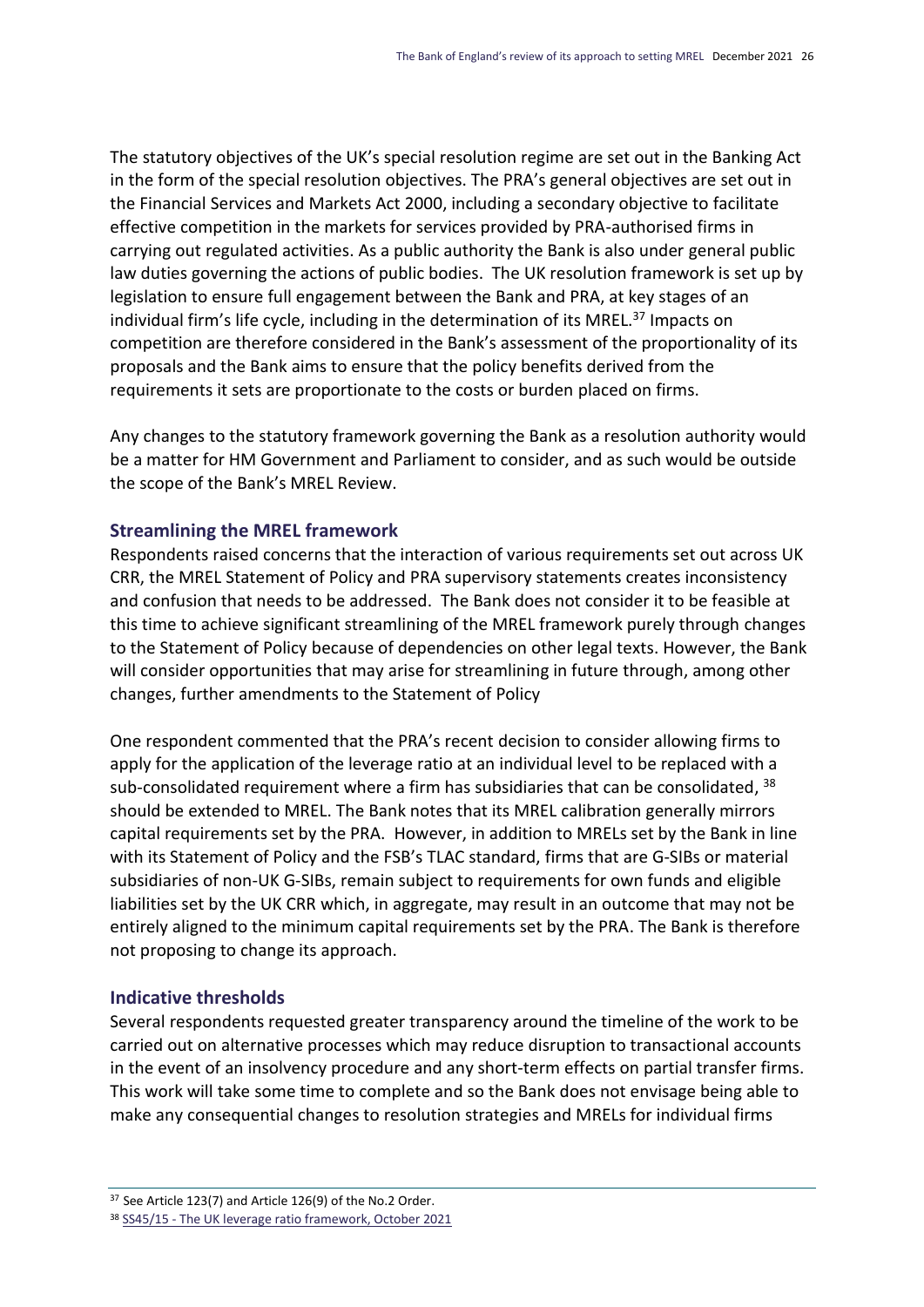before end-2022 at the earliest. The Bank is cognisant of the potential impact on firms and will communicate interim and end-state MRELs to firms affected by this work in due course.

Several respondents requested that the indicative total assets threshold for bail-in be raised to mirror other thresholds in the prudential regime, such as the leverage ratio framework or the ring-fencing regime. The Bank, however, considers it appropriate that its indicative thresholds differ from other regulatory thresholds, as the thresholds are set for different purposes. This difference reflects that the special resolution objectives are different to the objectives underpinning other parts of the framework, such as the FPC's objectives<sup>39</sup> and the PRA's objectives<sup>40</sup> in relation to the leverage ratio framework.

#### **Changes to the FSCS**

Several respondents suggested that a fundamental review of the FSCS, including its funding model and deposit coverage, should be prioritised and completed in the medium-term. Respondents suggested that an approach with pre-funding, and increased coverage to deposits above £85,000, would result in lower risks to the use of public funds during the insolvency of a firm, which in turn might allow the total assets indicative threshold in the UK to be raised to £50bn or to a level closer to some international comparisons.

As mentioned above, the Bank has initiated work to be carried out in consultation with the banking industry, FSCS, FCA, PRA and other interested parties with a view to developing alternative processes which may reduce disruption to transactional accounts in the event of an insolvency procedure. Subject to the outcomes of this work, the Bank is considering whether it could significantly raise or remove the transactional accounts threshold. This work will take some time to complete and so the Bank does not envisage being able to make any consequential changes to resolution strategies and MRELs for individual firms before end-2022 at the very earliest.

As set out above, the Bank considers that – taking account of all factors relevant to determining the resolution strategy of a firm, including its special resolution objectives (see Figure 1) – it is unlikely that introduction of pre-funding for the FSCS would materially alter the Bank's judgment on which firms need to have a stabilisation powers resolution strategy and, therefore, be set an MREL in excess of minimum capital requirements.

Pre-funding, whatever its size, would not change the exposure of uncovered or ineligible depositors to loss in the event of a bank or building society failure, or enable banking services and critical functions to continue through insolvency. Compared to a stabilisation power resolution strategy, it would also not provide enhanced mitigation against potential contagion and instability within the financial sector or guard against a potential loss in confidence in bank deposits resulting from a bank insolvency.

<sup>&</sup>lt;sup>39</sup> Contributing to the Bank's objective to protect and enhance the stability of the UK financial system (primarily by identifying, monitoring and acting to remove or reduce risks to the stability of the whole or significant part of that system, with a view to protecting the resilience of that system) and, subject to that, supporting the economic policy of the Government, including its objectives for growth and employment.

<sup>40</sup> A general objective to promote the safety and soundness of the firms it regulates, focusing on the adverse effects that they can have on the stability of the UK financial system. A secondary objective to facilitate effective competition in the markets for services provided by PRA-authorised firms.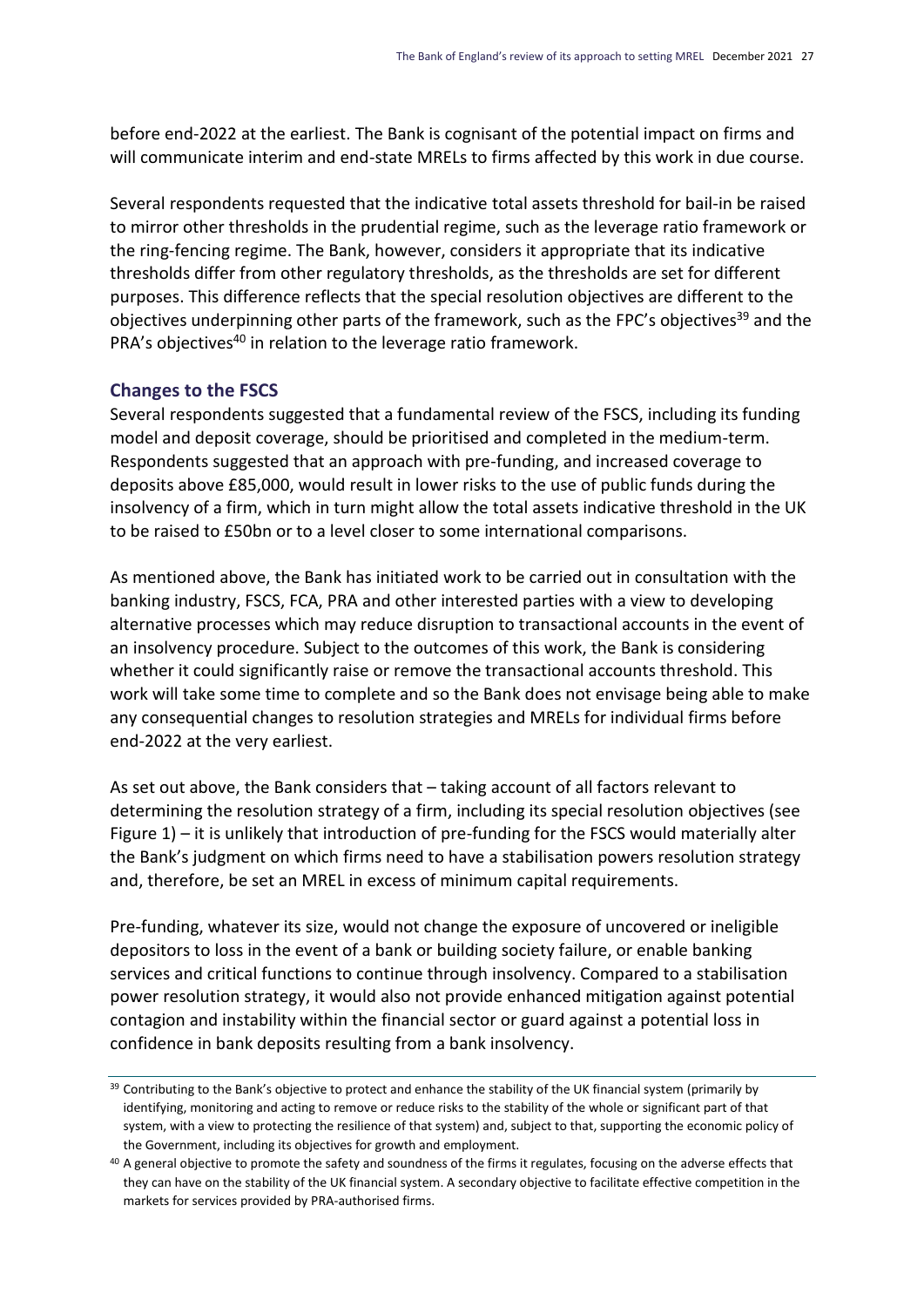Pre-funding might reduce risks to public funds but, in practice, these risks would not be eliminated in the event of a bank insolvency. Any pre-fund of material size would take a considerable amount of time to build up, and may not – even once its target level is reached – be sufficient to fully cover the pay out of all of a mid-tier firm's eligible deposits.

We have set out further information on the FSCS in Box 2.

#### **MREL eligibility**

One respondent questioned whether the ineligibility to count towards MREL of own funds instruments issued externally from non-resolution entities would affect the MREL-eligibility of legacy capital instruments issued from building societies' resolution entities. The Bank confirms that this ground of ineligibility will not apply to legacy capital instruments issued from firms' resolution entities including those of building societies. However, the eligibility of these instruments to count towards MREL depends on whether they meet the wider set of MREL eligibility criteria set out in the MREL Statement of Policy. The Bank considers that the responsibility for ensuring that liabilities, including own funds instruments, are eligible as MREL rests with firms. The Bank is not proposing any changes to this approach. The Bank reminds firms that they are expected to be able to demonstrate compliance with the eligibility criteria on request in line with the continuous resolvability assessment process and, where relevant, the Resolvability Assessment Framework.

One respondent asserted that there is no need for contractual triggers in internal MREL instruments following the recent expansion of the Bank's 'PONV' write-down powers in the Banking Act.<sup>41</sup> While these changes do provide the Bank with the power to write-down or convert eligible liabilities in certain circumstances, they do not provide as much flexibility as contractual triggers. Contractual triggers in internal MREL instruments are an important part of ensuring that internal MREL will be available in some resolution contexts, such as in the case of a material subsidiary where the related resolution entity is in resolution, and help to align home and host authority incentives. Given these benefits, we do not propose to amend the policy.

The Bank received comments from two respondents that firms transitioning to a simple single-HoldCo/single-OpCo structure on becoming a bail-in firm should be granted relief by the Bank for the consequences of previously OpCo-issued instruments being excluded from MREL.

The Bank notes that this issue should arise only if a firm has issued MREL instruments at OpCo level that are not able easily to be migrated up to the new HoldCo, and encourages all firms that might be affected to include in their instruments the legal language necessary to facilitate the migration.

However, these responses suggested that the timing of the introduction of the revised policy on eligibility may give rise to specific difficulties for certain firms. In order to ensure

<sup>41</sup> Mandatory write-down, conversion etc of capital instruments and certain liabilities under sections 6A-6D and 81AA of the Banking Act.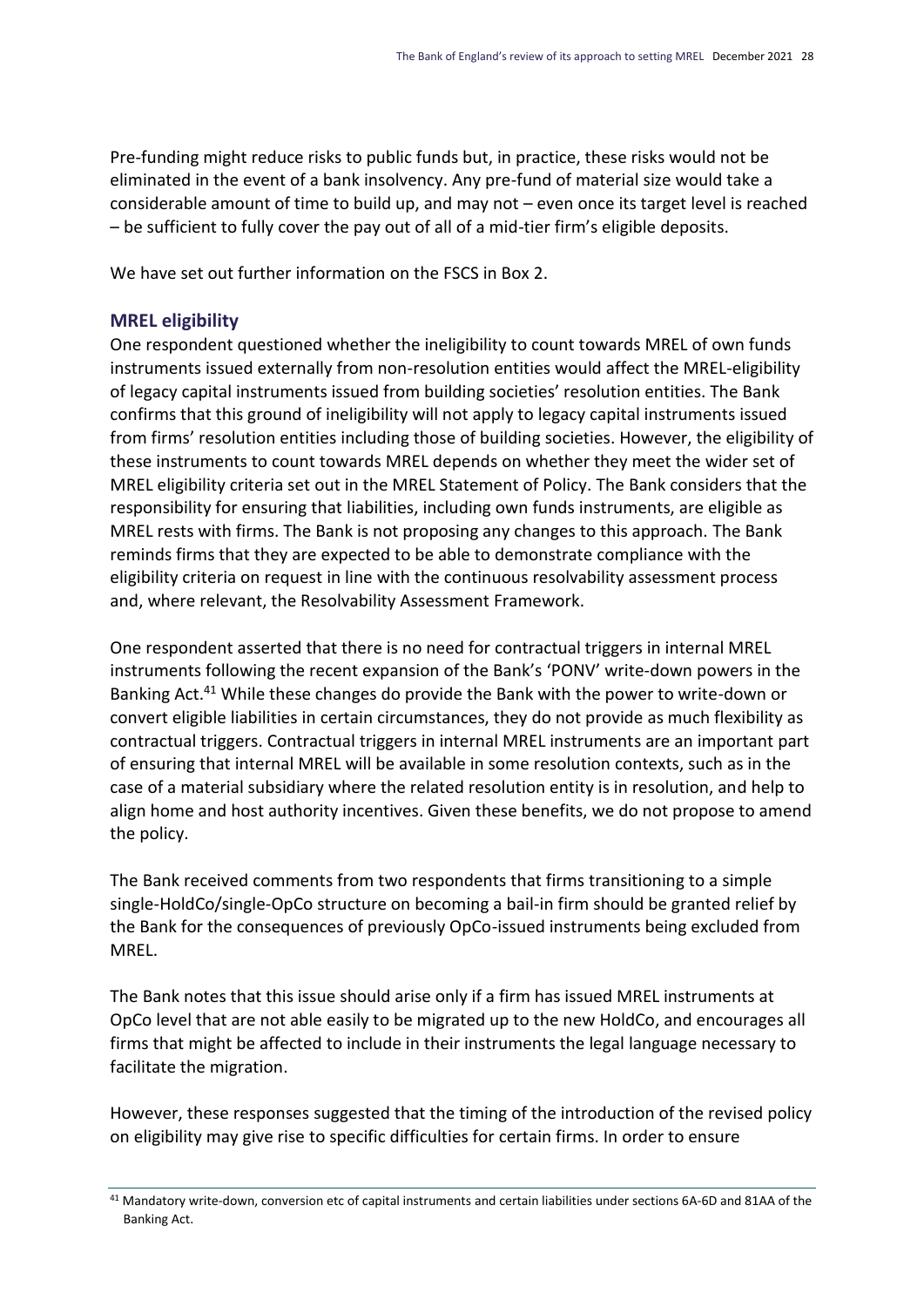appropriate proportionality, the Bank may on firms' request make temporary, time-limited adjustments as to how or when this policy change is implemented with respect to individual firms where to do so would not materially affect the overall amount of loss absorbing and recapitalisation capacity available in resolution.

#### **MREL reporting**

One firm sought clarity on whether the existing MREL reporting requirements will continue to apply and whether any new reporting requirements will be introduced. Consistent with the CP, we do not intend to make any changes to the existing reporting requirements nor to introduce new requirements.

#### **Comparison with international standards**

Several respondents noted that the UK's indicative thresholds were lower than those in other jurisdictions, thereby creating a disadvantage for UK-based firms. Respondents noted that, in the US, the requirement to have recapitalisation capacity applies only to US G-SIBs and the US operations of the largest and most systemic foreign banking organisations. In the European Banking Union, the threshold is set at €100bn.

The Bank considers that differences in the approaches of different jurisdictions may reflect local banking markets and the differences across jurisdictions in the plausibility of finding a willing buyer for a failing firm; the authorities' risk appetite for the disruption caused by insolvency; and the scope to use alternative sources of recapitalisation capacity, including the potential use of public funds. The Bank provided a detailed international comparison on thresholds in Box 3 of the DP.

#### **Equality and diversity**

The Bank noted in the CP that it considered that its proposals did not give rise to equality or diversity implications.

The Bank did not receive any comments from respondents in respect of the proposals having equality or diversity implications.